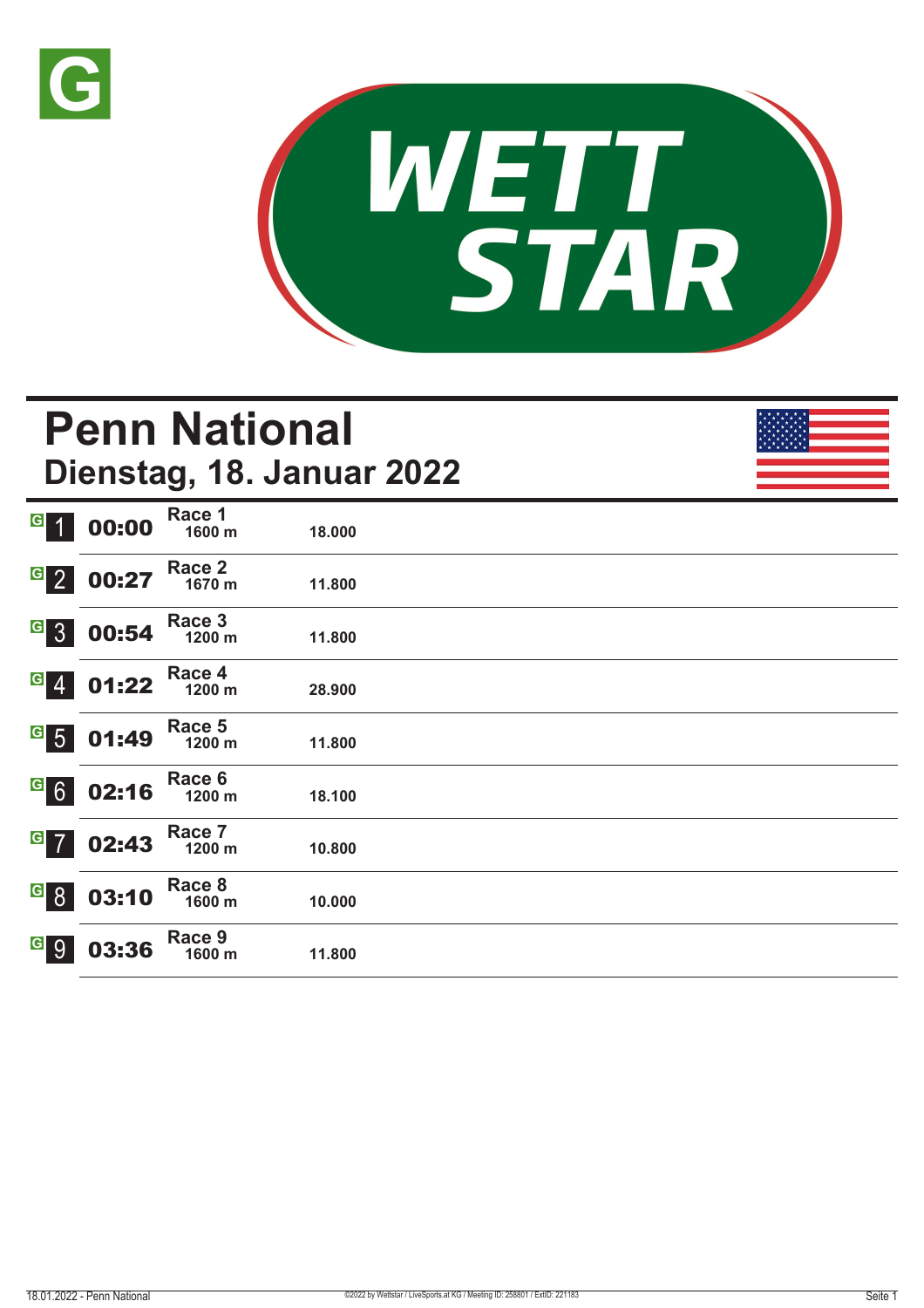| 18.01.2022 - Penn National                                                                                                                                                                                                           |                                                                                                      |                                                                                                                                                                                                                                                       |                                                                                                                                                     | Rennen#15                                                                                                                                                                                                       |                                                                                                                                                                                                            |                                                                                                                                                                                                                                      |                                                                               |                                                                                                                                                                                                                                                           | Seite 2                                                                                         |
|--------------------------------------------------------------------------------------------------------------------------------------------------------------------------------------------------------------------------------------|------------------------------------------------------------------------------------------------------|-------------------------------------------------------------------------------------------------------------------------------------------------------------------------------------------------------------------------------------------------------|-----------------------------------------------------------------------------------------------------------------------------------------------------|-----------------------------------------------------------------------------------------------------------------------------------------------------------------------------------------------------------------|------------------------------------------------------------------------------------------------------------------------------------------------------------------------------------------------------------|--------------------------------------------------------------------------------------------------------------------------------------------------------------------------------------------------------------------------------------|-------------------------------------------------------------------------------|-----------------------------------------------------------------------------------------------------------------------------------------------------------------------------------------------------------------------------------------------------------|-------------------------------------------------------------------------------------------------|
| <b>WANN STARTET IHR PFERD</b>                                                                                                                                                                                                        |                                                                                                      |                                                                                                                                                                                                                                                       |                                                                                                                                                     |                                                                                                                                                                                                                 |                                                                                                                                                                                                            |                                                                                                                                                                                                                                      |                                                                               |                                                                                                                                                                                                                                                           |                                                                                                 |
| Arctica<br>As You Were<br>Asgata<br>Bella Prima<br><b>Bet The Queen</b><br><b>Blackjack Huncho</b><br><b>Bluegrass Posse</b><br><b>Boston Light</b><br><b>Broadway Melody</b><br>Calm Down<br>Cigar Box<br>Coast To Coast<br>Compact | 2<br>9<br>6<br>6<br>6<br>3<br>$\overline{7}$<br>5<br>9<br>3<br>$\overline{7}$<br>$\overline{7}$<br>3 | Cosmological<br>Disco Party<br>Dweller<br><b>Eclipticals Shorty</b><br><b>Favorite Doll</b><br><b>Flattering Ruby</b><br>G Daddy<br>Galileo's Affair<br>Gizmo's Destiny<br>Gottaflathaveher<br><b>Hard Chant</b><br>Hope Ever Lasting<br>I'm Not Slow | 6<br>8<br>6<br>6<br>2<br>5<br>8<br>8<br>8<br>2<br>6<br>3                                                                                            | Ivy<br>Kastanyas<br>Kuduro<br><b>Lightning Round</b><br>Lola Girl<br>Lolanita<br>Mad For Fame<br>Made To Be Lucky<br>Mason Mania<br>Midnight Royale<br><b>Nearly Missed</b><br>Ninja Princess<br>Noble Endeavor | 9<br>$9\,$<br>5<br>9<br>9<br>8<br>$\overline{4}$<br>3<br>3<br>3<br>8<br>$\mathbf{1}$<br>5                                                                                                                  | Northern Cross<br>Nyx And Chaos<br>On Whose Time<br>Party At Page's<br>Positive Power<br>Quicker<br>Rocket Blast<br>S W Briar Rose<br>Santiago Salsa<br>Seeking The Throne<br>She's A Gunfighter<br>Show Maid<br><b>Silver Locks</b> | 1<br>6<br>9<br>4<br>5<br>5<br>4<br>3<br>$\overline{2}$<br>6<br>$\overline{2}$ | Smart Two A T<br>Smarty Brown<br>Start Cashin<br>Sunshineanrainbows<br>Surfer Boy George<br>Switchrattlenroll<br>Tanya's Gem<br><b>Timely Tradition</b><br>True Wisdom<br><b>Victory Element</b><br>Who Knows What<br><b>Wicked Solution</b><br>Wonder In | $\overline{7}$<br>3<br>$\overline{2}$<br>8<br>$\overline{7}$                                    |
| <b>WANN STARTET IHR JOCKEY / FAHRER</b>                                                                                                                                                                                              |                                                                                                      |                                                                                                                                                                                                                                                       |                                                                                                                                                     |                                                                                                                                                                                                                 |                                                                                                                                                                                                            |                                                                                                                                                                                                                                      |                                                                               |                                                                                                                                                                                                                                                           |                                                                                                 |
| Angel R. Rodriguez<br>Dana G. Whitney<br><b>Emilio Flores</b><br>Inoel Beato<br>John C. Berrios<br>Julio A. Hernandez<br>Maicol J. Inirio<br><b>Tyler Conner</b><br>William P. Otero                                                 | 3.8<br>2,3,6,9<br>5,6,7<br>8<br>5,7,8,9<br>2,3,6<br>1,5,7,8<br>3,4,5,6,7                             | 1,2,3,4,5,6,7,9                                                                                                                                                                                                                                       | Carlos D. Camilo<br>David Cora<br>Gerald Almodovar<br>Jacqueline A. Davis<br>Jonathan Ocasio<br>Luis Garcia<br>Manuel Aquilar<br>Victor R. Carrasco |                                                                                                                                                                                                                 | 9<br>2,3,4,5,6,8<br>5<br>$\Lambda$<br>5<br>g                                                                                                                                                               | Edilberto Rodriguez<br>Helen Marie Vanek<br>Joel Cruz<br>Jr. Jorge L. Vargas<br>Ricardo Chiappe<br>Vladimir Diaz                                                                                                                     | Christopher John Baker<br>Maclovio Enriquez Jr.                               | 3<br>2,8,9<br>3<br>8<br>2,4,6,7,9<br>1.3<br>1,4,6,7<br>6                                                                                                                                                                                                  |                                                                                                 |
| <b>WANN STARTET IHR TRAINER</b>                                                                                                                                                                                                      |                                                                                                      |                                                                                                                                                                                                                                                       |                                                                                                                                                     |                                                                                                                                                                                                                 |                                                                                                                                                                                                            |                                                                                                                                                                                                                                      |                                                                               |                                                                                                                                                                                                                                                           |                                                                                                 |
| Brandon L. Kulp<br><b>Elbert Fenimore</b><br>Fernando Ferreira<br><b>Irving Velez</b><br>Jose Salinas<br>Kimberly A Graci<br>Michael J. Trombetta<br>Naoise Agnew<br>Richard P. Sillaman<br>Steven Chircop                           | 1,3,6<br>2<br>$\overline{2}$<br>$\overline{q}$<br>8<br>5                                             | Bruce M. Kravets<br>Eli Betancourt<br>Flint W. Stites<br>J. Tyler Servis<br>Joseph Taylor<br>Michael Merryman<br>Paulina Sinnefia<br>Robert J.W. Johnston<br>T. Bernard Houghton                                                                      | Konstantinos Harigeorgiou                                                                                                                           | 3,6<br>8<br>4,6<br>5<br>$\overline{7}$<br>5<br>q<br>4,6,7<br>1.6                                                                                                                                                | Carl O'Callaghan<br>Elisha Perez<br>Franklin Rodriguez<br>Joey Martinez<br>Jr. Nick Guy Mileni<br>Lawrence M. Smith<br><b>Michael Zalalas</b><br>Rachel Sells<br><b>Ryan Beattie</b><br>Timothy C. Kreiser | 5<br>$\overline{7}$<br>6<br>9<br>3<br>$\ensuremath{\mathsf{3}}$<br>$\overline{2}$<br>4,8,9<br>5<br>4.7                                                                                                                               | <b>Randy Nunley</b>                                                           | Claudio A. Gonzalez<br>Erin C. McClellan<br>George R. Albright<br>Jose F. Bobadilla<br>Kevin J. Fields<br>Mark V. Salvaggio<br><b>Moises Valdez</b><br>Sandee D. Martin<br>Wanda L. Flores                                                                | 1,3<br>$\overline{7}$<br>4,6,9<br>8<br>8<br>$\overline{7}$<br>2,9<br>3<br>3,8<br>$\overline{2}$ |

 $\overline{a}$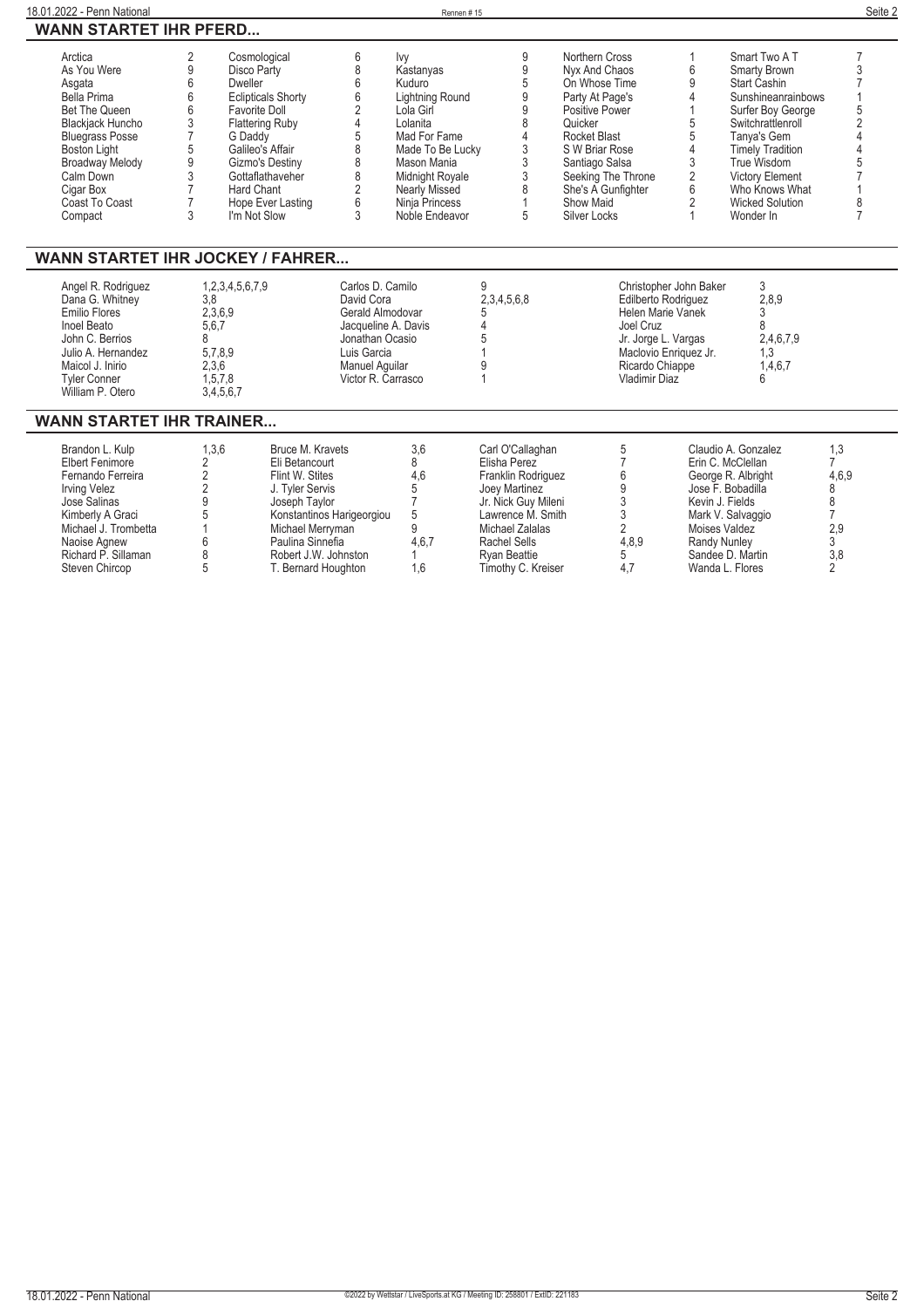

## **Race 1**

**1600 m 18.000** 

**Flach**

**Rennpreis: 18.000**

**00:00**

(PLUS UP TO 40% PABF) FOR FILLIES AND MARES FOUR YEARS OLD. AND UPWARD WHICH HAVE STARTED FOR A CLAIMING<br>PRICE OF \$16,000 OR LESS AND WHICH HAVE NEVER WON TWO RACES OR CLAIMING PRICE \$16,000 AND WHICH HAVE NEVER<br>WON TWO RA

| 1600                    |                                                                             |                     |                         |      |                       |                                               |
|-------------------------|-----------------------------------------------------------------------------|---------------------|-------------------------|------|-----------------------|-----------------------------------------------|
|                         | <b>Who Knows What</b>                                                       |                     |                         |      |                       |                                               |
| 1                       | 4j. rotbraun S (Paynter - What Time It Is)                                  | 17.12 Laurel Park   | 3                       | 1600 | 14.9 Luis Garcia      | Factor In, Closertotheheart, Who Knows Wh     |
|                         | Trainer: Michael J. Trombetta                                               | 27.11 Laurel Park   | $\overline{2}$          | 1200 | 11.6 Luis Garcia      | Mending, Who Knows What, La Familia           |
| 55.3                    | Besitzer: R. Larry Johnson                                                  | 30.09 Laurel Park   | 1                       | 1100 | 2.3 Luis Garcia       | Who Knows What, Looks Don't Lie, Watch        |
|                         |                                                                             | 30.08 Cnl           | $\overline{2}$          | 1700 | 1.8 Luis Garcia       | Amplio Esquema, Who Knows What, Nicola        |
| Box: 1<br>ML: 35,0      | <b>Luis Garcia</b>                                                          | 02.08 Cnl           | 4                       | 1600 | 3.0 Luis Garcia       | Aurum, Nicolar, Amplio Esquema                |
|                         | <b>Positive Power</b>                                                       |                     |                         |      |                       |                                               |
| $\overline{\mathbf{2}}$ |                                                                             | 17.12 Laurel Park   | 6                       | 1600 | 7.7 J. Acosta         | Factor In, Closertotheheart, Who Knows Wh     |
|                         | 5j. rotbraun S (Misremembered - Broadway Ba<br>Trainer: Claudio A. Gonzalez | 06.11 Laurel Park   | 2                       | 1600 | 1.3 J. Acosta         | Golden Grant, Positive Power, Gimme's Gol     |
| 52.2                    | Besitzer: Bb Horses                                                         | 20.10 Delaware Park | 5                       | 1600 | 4.0 J. Acosta         | La Castiglione, Artie's Rose, Flat Out Phoeb  |
|                         |                                                                             | 05.09 Monmouth Park | $\overline{7}$          | 1600 | 4.9 Carlos Hernandez  | Why Not Tonight, Towering Gaze, Twisted T     |
| Box: 2<br>ML: 55,0      | Maclovio Enriquez Jr.                                                       | 14.08 Monmouth Park | $\overline{7}$          | 1700 | 8.5 Carlos Hernandez  | Golden Oldie, Isla Bonita, Speed Salsa        |
|                         | <b>Silver Locks</b>                                                         |                     |                         |      |                       |                                               |
| 3                       | 4j. rotbraun S (Corinthian - Silver Glade)                                  | 29.12 Penn National | 2                       | 1600 | 3.4 Ricardo Chiappe   | Enthroned, Silver Locks, Nabruzzi             |
|                         | Trainer: Robert J.W. Johnston                                               | 08.12 Penn National | $\overline{2}$          | 1200 | 14,8 Ricardo Chiappe  | Justkissmygrits, Silver Locks, Vanguisher     |
| 55.3                    | Besitzer: Bruno Schickedanz                                                 | 09.11 Penn National | 1                       | 1200 | 2,1 Manuel Aquilar    | Silver Locks, Caprichosa, Emilia Strong       |
|                         |                                                                             | 26.10 Penn National | $\overline{2}$          | 1100 | 6,2 Manuel Aguilar    | Makemeasammich, Silver Locks, Sleepy N        |
| Box: 3<br>ML: 5,0       | <b>Ricardo Chiappe</b>                                                      | 17.09 Penn National | 6                       | 1200 | 14.0 Juan Arosemena   | A. C. Riggs, Free To Run, Empress Nefertiti   |
|                         | <b>Northern Cross</b>                                                       |                     |                         |      |                       |                                               |
| 4                       | 4j. grau/bra S (Cross Traffic - Prairie Pie)                                | 05.12 Woodbine      | 4                       | 1700 | 8.6 Keveh Nicholls    | Ivy's Star, Practical Gizmo, Snow Squall      |
|                         | Trainer: Brandon L. Kulp                                                    | 18.11 Woodbine      | 4                       | 1800 | 4,3 Emma-Jayne Wilson | Forty Smooth, Ivy's Star, Eleanor Powell      |
| 55.3                    | Besitzer: Llc And Premier Stable Warri                                      | 30.10 Woodbine      | $\overline{\mathbf{2}}$ | 1700 | 4,5 Emma-Jayne Wilson | Big Cheeks, Northern Cross, Jolene Jolene     |
|                         |                                                                             | 15.10 Woodbine      | 4                       | 1700 | 7,2 Daisuke Fukumoto  | San Nicola Star, Big Cheeks, Snow Squall      |
| Box: 4<br>ML: 55,0      | Angel R. Rodriguez                                                          | 01.10 Woodbine      | 6                       | 1700 | 11.7 Daisuke Fukumoto | Choose Hope, Eleanor Powell, If Six Was Ni    |
|                         | <b>Sunshineanrainbows</b>                                                   |                     |                         |      |                       |                                               |
| 5                       | 4j. dunkelbr S (Mosler - Success At Sunup)                                  | 27.11 Laurel Park   | 5                       | 1200 | 8.3 Victor Carrasco   | Mending, Who Knows What, La Familia           |
|                         | Trainer: Michael J. Trombetta                                               | 12.11 Laurel Park   | $\overline{\mathbf{2}}$ | 1400 | 7,4 Victor Carrasco   | Combat Queen, Sunshineanrainbows, Forte       |
| 55.3                    | Besitzer: Country Life Farm                                                 | 22.10 Laurel Park   | $\overline{\mathbf{4}}$ | 1200 | 9.4 Victor Carrasco   | Hope Has A Name, Memphis Mafia, Mendin        |
|                         |                                                                             | 03.10 Laurel Park   | 1                       | 1200 | 1.7 Victor Carrasco   | Sunshineanrainbows, Birthday Wish, Mexic      |
| Box: 5<br>ML: 45,0      | <b>Victor R. Carrasco</b>                                                   | 12.09 Laurel Park   | $\overline{7}$          | 1100 | 20,1 Victor Carrasco  | Miranda's Desmond, Away To Return, Broa       |
|                         | <b>Ninja Princess</b>                                                       |                     |                         |      |                       |                                               |
| 6                       | 4j. dunkelbr S (First Samurai - Estrada's Girl)                             | 14.12 Penn National | 3                       | 1200 | 1,3 Angel Rodriguez   | Mischief Managed, Roses From Heaven, Ni       |
|                         | Trainer: T. Bernard Houghton                                                | 25.11 Woodbine      | 6                       | 1200 | 12,4 Keveh Nicholls   | Fionnuala, Storm Gauge, Is There A Forest     |
| 55.3                    | Besitzer: Edward J. Madden                                                  | 04.11 Woodbine      | 1                       | 1300 | 2.8 Keveh Nicholls    | Ninja Princess, Relentless Ruby, Troposphe    |
|                         |                                                                             | 14.10 Woodbine      | 4                       | 1100 | 11.9 Keveh Nicholls   | Stencil, Billyjane, Jokers Run                |
| Box: 6<br>ML: 6,0       | <b>Tyler Conner</b>                                                         | 25.09 Woodbine      | 3                       | 1000 | 2.9 Keveh Nicholls    | Is There A Forest, I'm Not Perfect, Ninja Pri |
| Ergebnis:               | Quoten:                                                                     |                     |                         |      |                       |                                               |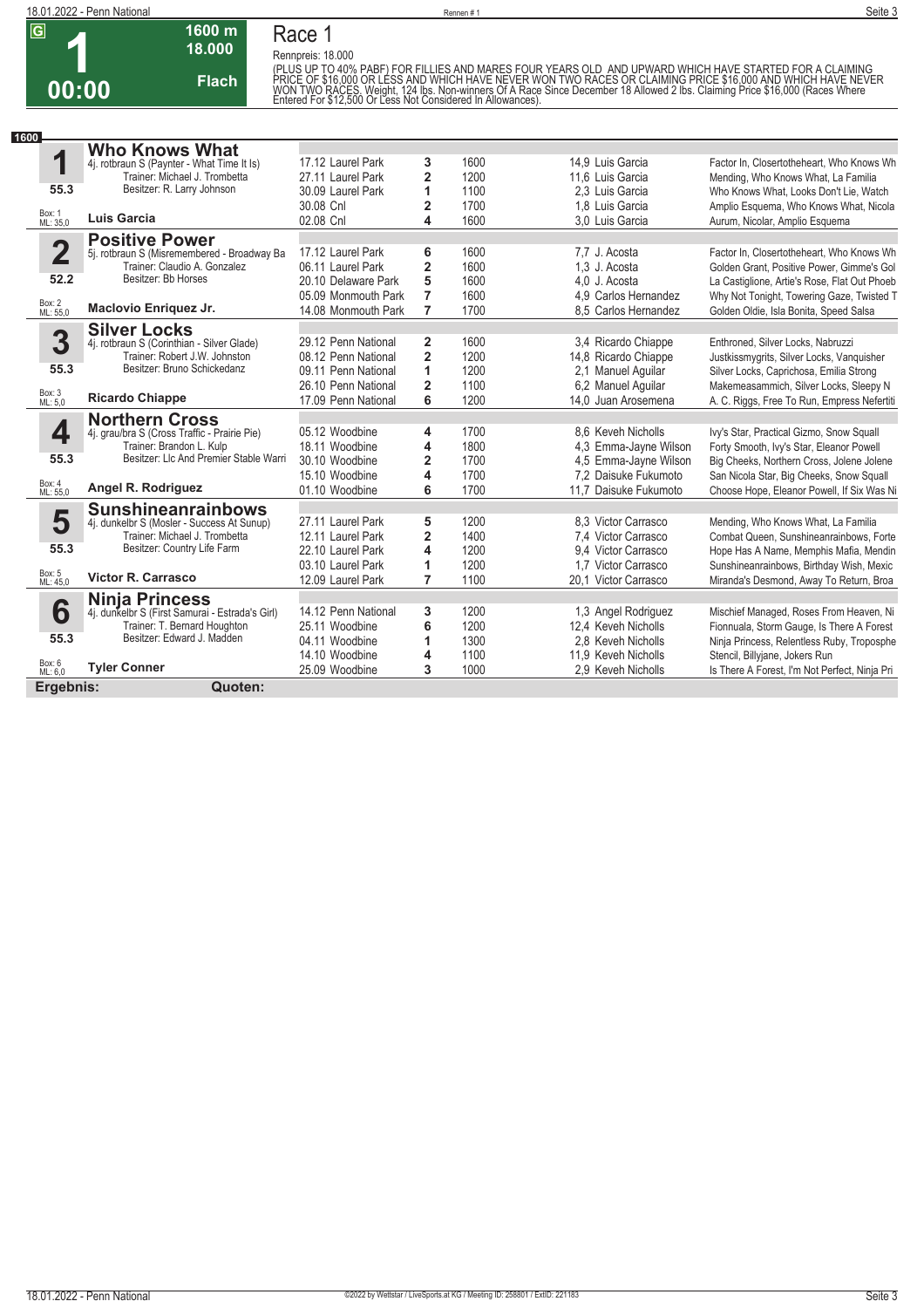

#### **1670 m Race 2**

**Flach**

**Rennpreis: 11.800**



(PLUS UP TO 40% PABF) FOR FILLIES AND MARES FOUR YEARS OLD AND UPWARD WHICH HAVE NEVER WON THREE RACES.<br>Weight, 124 Ibs. Non-winners Of A Race At A Mile Or Over Since December 18 Allowed 2 Ibs. Such A Race Since November

| 1670                    |                                                                     |                     |                |      |                          |                                             |
|-------------------------|---------------------------------------------------------------------|---------------------|----------------|------|--------------------------|---------------------------------------------|
|                         | <b>Hard Chant</b>                                                   |                     |                |      |                          |                                             |
| 1                       | 4j. rotbraun S (Hard Spun - Chant For Kitten)                       | 21.12 Penn National | 4              | 1600 | 1.3 David Cora           | Rapidashqueen, Expurgated, Arctica          |
|                         | Trainer: Irving Velez                                               | 23.11 Penn National | $\overline{2}$ | 1670 | .6 David Cora            | Spectacular Now, Hard Chant, Lil H          |
| 54.4                    | Besitzer: Jr. Robert L. Cole                                        | 02.11 Penn National | 4              | 1200 | 2.3 John Lloyd           | No Venti No Wavy, Run The Blues Away, L     |
|                         |                                                                     | 15.10 Penn National | $\overline{2}$ | 1670 | 2.5 John Llovd           | Teacher Drama. Hard Chant. Wood Bee         |
| Box: 1<br>ML: 35,0      | Angel R. Rodriguez                                                  | 22.09 Penn National | 1              | 1200 | 10,6 John Lloyd          | Hard Chant, Cowgirl Night, Munny Call       |
|                         |                                                                     |                     |                |      |                          |                                             |
| $\overline{\mathbf{2}}$ | Seeking The Throne<br>5j. dunkelbr S (Stormin Fever - Throne Seeker | 21.12 Penn National | 5              | 1600 | 10,3 Edilberto Rodriguez | Rapidashqueen, Expurgated, Arctica          |
|                         | Trainer: Elbert Fenimore                                            | 24.11 Penn National | 1              | 1670 | 1,5 Edilberto Rodriguez  | Seeking The Throne, Oh So Jazzy, Show M     |
| 55.3                    | Besitzer: Elbert L. Fenimore                                        | 10.11 Penn National | 2              | 1600 | 9.7 Edilberto Rodriguez  | Our West Indy, Seeking The Throne, Joy's    |
|                         |                                                                     | 27.10 Penn National | 3              | 1700 | 5.4 Edilberto Rodriguez  | Expurgated, Cross The Mersey, Seeking Th    |
| Box: 2<br>ML: 45,0      | <b>Edilberto Rodriguez</b>                                          | 13.10 Penn National | 3              | 1200 | 25.1 Edilberto Rodriguez | Cowgirl Night, Countess Shanakill, Seeking  |
|                         | <b>Switchrattlenroll</b>                                            |                     |                |      |                          |                                             |
| 3                       | 5j. rotbraun S (Rattlesnake Bridge - Switchboa                      | 29.12 Penn National | 6              | 1200 | 48.4 David Cora          | Justkissmygrits, Sinise, Gold Time Vixen    |
|                         | <b>Trainer: Michael Zalalas</b>                                     | 30.11 Penn National | 4              | 1600 | 11.3 Julio Hernandez     | Katy The Cat, Mittensandmukluks, Miss Mor   |
| 54.4                    | Besitzer: Z And Z Stables                                           | 19.10 Penn National | 1              | 1600 | 3.2 Julio Hernandez      | Switchrattlenroll, Mystery Item, Happycrest |
|                         |                                                                     | 15.09 Penn National | 4              | 1670 | 5.1 Julio Hernandez      | Mittensandmukluks, Happycrest, Honesta      |
| Box: 3<br>ML: 3,0       | <b>David Cora</b>                                                   | 09.09 Penn National | 4              | 1200 | 22,2 Ricardo Chiappe     | No Venti No Wavy, Glossy Madrina, Howsaf    |
|                         | <b>Arctica</b>                                                      |                     |                |      |                          |                                             |
| 4                       | 5j. grau/bra S (Brethren - Villa Villa Coola)                       | 21.12 Penn National | 3              | 1600 | 48.2 Emilio Flores       | Rapidashqueen, Expurgated, Arctica          |
|                         | Trainer: Wanda L. Flores                                            | 01.12 Penn National | 9              | 1200 | 96.5 Emilio Flores       | Run The Blues Away, Lucky Day Diva, Fairfi  |
| 54.4                    | Besitzer: Wanda L. Flores                                           | 17.11 Penn National | 5              | 1200 | 82.3 Emilio Flores       | Wood Bee, Magicallydelicious, Blezniatka    |
|                         |                                                                     | 07.09 Penn National | 4              | 1700 | 11.3 Emilio Flores       | Brynbella, Teacher Drama, Jane              |
| Box: 4<br>ML: 11,0      | <b>Emilio Flores</b>                                                | 11.08 Penn National | 5              | 1700 | 29.1 Emilio Flores       | Forgotten One, Flyin It, Wood Bee           |
|                         | <b>Show Maid</b>                                                    |                     |                |      |                          |                                             |
| 5                       | 5j. rotbraun S (Algorithms - Pebble Hill)                           | 28.12 Penn National | 1              | 1600 | 2,8 Jorge Vargas, Jr.    | Show Maid, Lightning Round, Oh So Jazzy     |
|                         | Trainer: Moises Valdez                                              | 24.11 Penn National | 3              | 1670 | 1.9 Maicol Inirio        | Seeking The Throne, Oh So Jazzy, Show M     |
| 56.2                    | Besitzer: Moises Valdez                                             | 12.10 Penn National | $\overline{2}$ | 1670 | 8.5 Maicol Inirio        | Early Frost, Show Maid, A. C. Riggs         |
|                         |                                                                     | 22.09 Penn National | 4              | 1600 | 9.3 Maicol Inirio        | The Boss Of You, Early Frost, Kaffeinated   |
| Box: 5<br>ML: 5,0       | Jr. Jorge L. Vargas                                                 | 08.09 Penn National | 3              | 1670 | 3,8 Angel Rodriguez      | Favorite Doll, Expurgated, Show Maid        |
|                         | <b>Favorite Doll</b>                                                |                     |                |      |                          |                                             |
| 6                       | 5j. dunkelbr S (Xixixi - Gingham Doll)                              | 21.12 Penn National | 7              | 1600 | 11.9 Julio Hernandez     | Rapidashqueen, Expurgated, Arctica          |
|                         | Trainer: Fernando Ferreira                                          | 30.11 Penn National | 6              | 1600 | 25.1 David Cora          | Katy The Cat, Mittensandmukluks, Miss Mor   |
| 54.4                    | Besitzer: Kesler, Sean H. And Snider,                               | 17.11 Penn National | 6              | 1200 | 8.4 Julio Hernandez      | Wood Bee, Magicallydelicious, Blezniatka    |
|                         |                                                                     | 29.10 Penn National | 7              | 1600 | 40.5 Julio Hernandez     | Bearakontie, Rag Top, Sammie Sunshine       |
| Box: 6<br>ML: 9,0       | <b>Maicol J. Inirio</b>                                             | 19.10 Penn National | 5              | 1670 | 59,6 Angel Rodriguez     | Ninetypercentbrynn, Swan Point, Glowing St  |
| Ergebnis:               | Quoten:                                                             |                     |                |      |                          |                                             |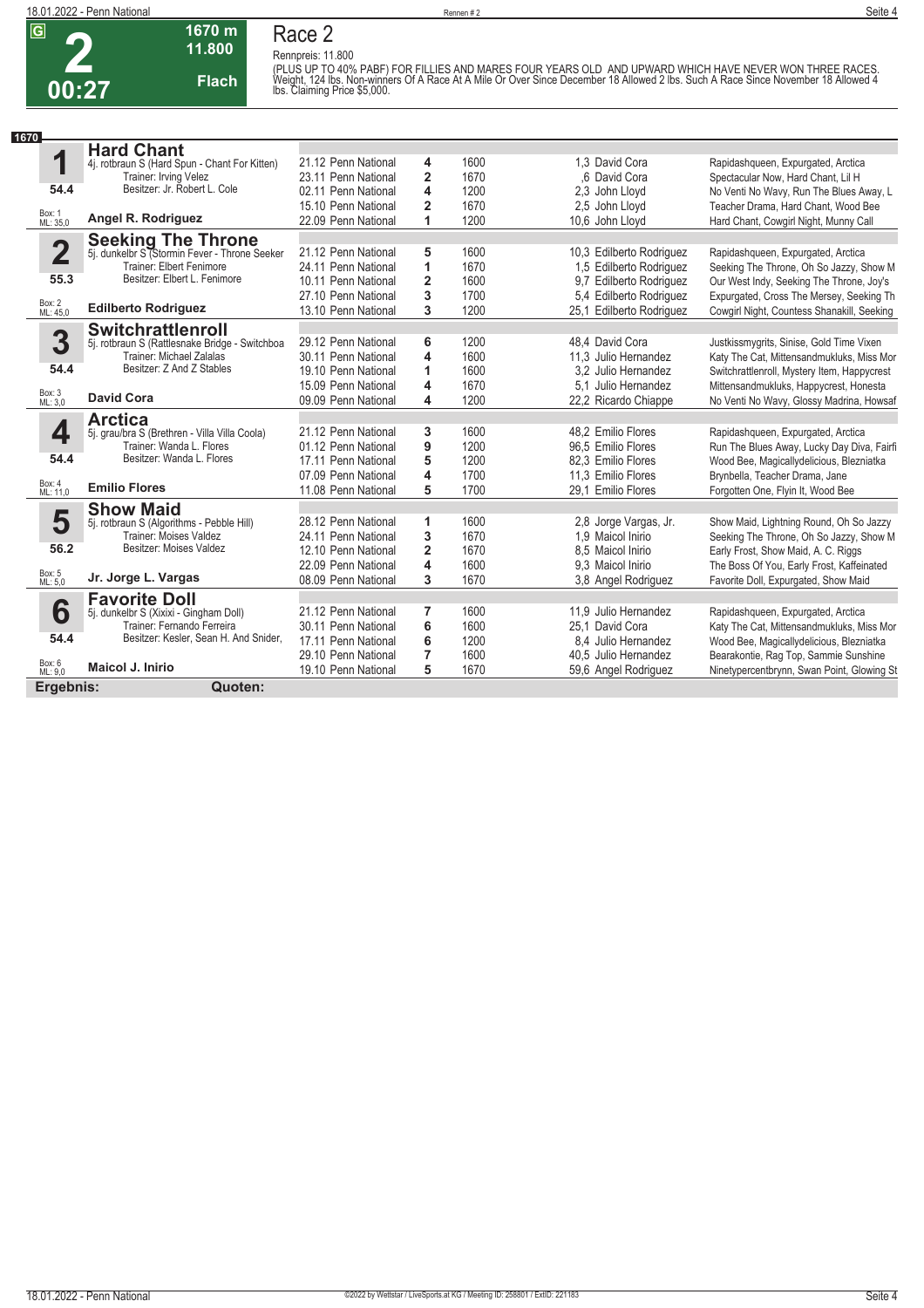**00:54**

**1200 m Race 3 Rennpreis: 11.800**

**11.800 Flach**

**(PLUS UP TO 40% PABF) FOR MAIDENS, THREE YEARS OLD. Weight, 122 lbs. Claiming Price \$7,500.** 

| <b>Compact</b><br>1<br>03.12 Penn National<br>3<br>1200<br>11,5 Dana Whitney<br>3j. kastanie W (Alliance - Quiet Nicole)<br>Trainer: Sandee D. Martin<br>7<br>29.10 Penn National<br>1100<br>12,2 Julio Hernandez<br>Lost In Newyork, Gandi, Porsupuesto<br>Besitzer: Rock Bottom Ranch<br>55.3<br>29.09 Delaware Park<br>8<br>1700<br>19,9 Julio Hernandez<br>6<br>15.09 Penn National<br>1200<br>11,2 Tyler Conner<br>Box: 1<br>ML: 5,0<br>Dana G. Whitney<br><b>Smarty Brown</b><br>$\overline{\mathbf{2}}$<br>3j. kastanie W (Smarty Jones - Her Lady Grac<br>Trainer: Brandon L. Kulp<br>Besitzer: Elm Stable<br>55.3<br>Box: 2<br>ML: 16,0<br>Maicol J. Inirio<br><b>Made To Be Lucky</b><br>3<br>3j. grau/bra W (Madefromlucky - Two Eyes)<br>19.12 Laurel Park<br>8<br>1700<br>35,8 Carlos Lopez<br>Krug, Majestic Frontier, High Rock<br>Trainer: Lawrence M. Smith<br>03.12 Penn National<br>4<br>1200<br>3.6 David Cora<br>Besitzer: Hickory Made Stables<br>55.3<br>28.11 Laurel Park<br>5<br>1600<br>10,6 Carlos Lopez<br>Gunhand, Krug, Notion To Tapit<br>6<br>07.11 Laurel Park<br>1700<br>13,6 Carlos Lopez<br>Box: 3<br>ML: 9,0<br><b>Christopher John Baker</b><br>40,5 Tais Lyapustina<br>31.10 Laurel Park<br>10<br>1200<br>Stronger Than Dex, Sloe Gin Biz, Lantau<br><b>Blackjack Huncho</b><br>4<br>3j. rotbraun <sup>7</sup> H (Dialed In - Mythical Vixen)<br>Trainer: Bruce M. Kravets<br>Besitzer: Shane Stoltzfus<br>55.3<br>Box: 4<br>ML: 16,0<br><b>William P. Otero</b><br><b>Midnight Royale</b><br>5<br>3j. dunkelbr W (Bahamian Squall - Peacetime<br><b>Trainer: Randy Nunley</b><br>Besitzer: Rose Cassidy<br>55.3<br>Box: 5<br>ML: 16,0<br><b>Emilio Flores</b><br><b>Calm Down</b><br>6<br>07.11 Woodbine<br>1700<br>23,6 Luis Contreras<br>10<br>3j. rotbraun W (Java's War - As If I Care)<br>Trainer: Jr. Nick Guy Mileni<br>17.10 Woodbine<br>8<br>1300<br>14,4 Daisuke Fukumoto<br>Besitzer: Colebrook Farms<br>55.3<br>26.09 Woodbine<br>6<br>1100<br>8.2 Daisuke Fukumoto<br>Box: 6<br>ML: 7,0<br><b>David Cora</b><br><b>Mason Mania</b><br>7<br>03.12 Penn National<br>6<br>1600<br>21,1 Angel Rodriguez<br>3j. rotbraun W (Micromanage - Call Me Swift)<br>Trainer: Brandon L. Kulp<br>Besitzer: Llc Warriors Reward<br>55.3<br>Box: 7<br>Angel R. Rodriguez<br>ML: 9,0<br>I'm Not Slow<br>8<br>19.12 Laurel Park<br>1700<br>7<br>19,9 Maclovio Enriquez Jr.<br>Krug, Majestic Frontier, High Rock<br>3j. dunkelbr W (Peace And Justice - Welcome<br>Trainer: Claudio A. Gonzalez<br>28.11 Laurel Park<br>6<br>1600<br>6.3 Jean Alvelo<br>Gunhand, Krug, Notion To Tapit<br>52.2<br>Besitzer: Llc Magic Stable<br>1400<br>19.11 Laurel Park<br>6<br>10,8 Jean Alvelo<br>4<br>1100<br>29.10 Laurel Park<br>2,4 Alexander Crispin<br>Dontcrossfuzzy, Playboy Roy, Notion To Ta<br>Box: 8<br>ML: 35,0<br>Maclovio Enriquez Jr.<br>5<br>17.07 Pimlico<br>1000<br>2.1 Yomar Ortiz<br><b>Santiago Salsa</b><br>3j. kastanie W (Ami's Holiday - Wild Lucy Dan<br>9<br>41,4 Steven Bahen<br>26.11 Woodbine<br>10<br>1670<br>Trainer: Jr. Nick Guy Mileni<br>5<br>09.10 Woodbine<br>1670<br>93,0 Eswan Flores<br>55.3<br>Besitzer: Colebrook Farms<br>$\overline{7}$<br>21.08 Woodbine<br>1100<br>26,6 Jeffrey Alderson<br>Gancho, Spirit Soul Body, Ice Dancer<br>10<br>900<br>11.07 Woodbine<br>20,3 Sunny Singh<br>Box: 9<br>ML: 4,0<br><b>Helen Marie Vanek</b><br>Ergebnis:<br>Quoten: | 1200 |  |  |                                                                                                                                      |
|-------------------------------------------------------------------------------------------------------------------------------------------------------------------------------------------------------------------------------------------------------------------------------------------------------------------------------------------------------------------------------------------------------------------------------------------------------------------------------------------------------------------------------------------------------------------------------------------------------------------------------------------------------------------------------------------------------------------------------------------------------------------------------------------------------------------------------------------------------------------------------------------------------------------------------------------------------------------------------------------------------------------------------------------------------------------------------------------------------------------------------------------------------------------------------------------------------------------------------------------------------------------------------------------------------------------------------------------------------------------------------------------------------------------------------------------------------------------------------------------------------------------------------------------------------------------------------------------------------------------------------------------------------------------------------------------------------------------------------------------------------------------------------------------------------------------------------------------------------------------------------------------------------------------------------------------------------------------------------------------------------------------------------------------------------------------------------------------------------------------------------------------------------------------------------------------------------------------------------------------------------------------------------------------------------------------------------------------------------------------------------------------------------------------------------------------------------------------------------------------------------------------------------------------------------------------------------------------------------------------------------------------------------------------------------------------------------------------------------------------------------------------------------------------------------------------------------------------------------------------------------------------------------------------------------------------------------------------------------------------------------------------------------------------------------------------------------------------------------------------------------------------------------------------------------------------------------------------------------------------------------------------------------------------------------------------------------------------------------------------------------------------------------------------------------------|------|--|--|--------------------------------------------------------------------------------------------------------------------------------------|
|                                                                                                                                                                                                                                                                                                                                                                                                                                                                                                                                                                                                                                                                                                                                                                                                                                                                                                                                                                                                                                                                                                                                                                                                                                                                                                                                                                                                                                                                                                                                                                                                                                                                                                                                                                                                                                                                                                                                                                                                                                                                                                                                                                                                                                                                                                                                                                                                                                                                                                                                                                                                                                                                                                                                                                                                                                                                                                                                                                                                                                                                                                                                                                                                                                                                                                                                                                                                                                     |      |  |  | The Ghost Of N Y, Top Hat Artist, Compact<br>Prince Of Portland, Artie's Angel, Souper Pr                                            |
|                                                                                                                                                                                                                                                                                                                                                                                                                                                                                                                                                                                                                                                                                                                                                                                                                                                                                                                                                                                                                                                                                                                                                                                                                                                                                                                                                                                                                                                                                                                                                                                                                                                                                                                                                                                                                                                                                                                                                                                                                                                                                                                                                                                                                                                                                                                                                                                                                                                                                                                                                                                                                                                                                                                                                                                                                                                                                                                                                                                                                                                                                                                                                                                                                                                                                                                                                                                                                                     |      |  |  | Schleicher, Bettheover, Ageless Endeavor                                                                                             |
|                                                                                                                                                                                                                                                                                                                                                                                                                                                                                                                                                                                                                                                                                                                                                                                                                                                                                                                                                                                                                                                                                                                                                                                                                                                                                                                                                                                                                                                                                                                                                                                                                                                                                                                                                                                                                                                                                                                                                                                                                                                                                                                                                                                                                                                                                                                                                                                                                                                                                                                                                                                                                                                                                                                                                                                                                                                                                                                                                                                                                                                                                                                                                                                                                                                                                                                                                                                                                                     |      |  |  |                                                                                                                                      |
|                                                                                                                                                                                                                                                                                                                                                                                                                                                                                                                                                                                                                                                                                                                                                                                                                                                                                                                                                                                                                                                                                                                                                                                                                                                                                                                                                                                                                                                                                                                                                                                                                                                                                                                                                                                                                                                                                                                                                                                                                                                                                                                                                                                                                                                                                                                                                                                                                                                                                                                                                                                                                                                                                                                                                                                                                                                                                                                                                                                                                                                                                                                                                                                                                                                                                                                                                                                                                                     |      |  |  |                                                                                                                                      |
|                                                                                                                                                                                                                                                                                                                                                                                                                                                                                                                                                                                                                                                                                                                                                                                                                                                                                                                                                                                                                                                                                                                                                                                                                                                                                                                                                                                                                                                                                                                                                                                                                                                                                                                                                                                                                                                                                                                                                                                                                                                                                                                                                                                                                                                                                                                                                                                                                                                                                                                                                                                                                                                                                                                                                                                                                                                                                                                                                                                                                                                                                                                                                                                                                                                                                                                                                                                                                                     |      |  |  | The Ghost Of N Y, Top Hat Artist, Compact                                                                                            |
|                                                                                                                                                                                                                                                                                                                                                                                                                                                                                                                                                                                                                                                                                                                                                                                                                                                                                                                                                                                                                                                                                                                                                                                                                                                                                                                                                                                                                                                                                                                                                                                                                                                                                                                                                                                                                                                                                                                                                                                                                                                                                                                                                                                                                                                                                                                                                                                                                                                                                                                                                                                                                                                                                                                                                                                                                                                                                                                                                                                                                                                                                                                                                                                                                                                                                                                                                                                                                                     |      |  |  | Citizen's Fire, Greylover, Keen On You                                                                                               |
|                                                                                                                                                                                                                                                                                                                                                                                                                                                                                                                                                                                                                                                                                                                                                                                                                                                                                                                                                                                                                                                                                                                                                                                                                                                                                                                                                                                                                                                                                                                                                                                                                                                                                                                                                                                                                                                                                                                                                                                                                                                                                                                                                                                                                                                                                                                                                                                                                                                                                                                                                                                                                                                                                                                                                                                                                                                                                                                                                                                                                                                                                                                                                                                                                                                                                                                                                                                                                                     |      |  |  |                                                                                                                                      |
|                                                                                                                                                                                                                                                                                                                                                                                                                                                                                                                                                                                                                                                                                                                                                                                                                                                                                                                                                                                                                                                                                                                                                                                                                                                                                                                                                                                                                                                                                                                                                                                                                                                                                                                                                                                                                                                                                                                                                                                                                                                                                                                                                                                                                                                                                                                                                                                                                                                                                                                                                                                                                                                                                                                                                                                                                                                                                                                                                                                                                                                                                                                                                                                                                                                                                                                                                                                                                                     |      |  |  |                                                                                                                                      |
|                                                                                                                                                                                                                                                                                                                                                                                                                                                                                                                                                                                                                                                                                                                                                                                                                                                                                                                                                                                                                                                                                                                                                                                                                                                                                                                                                                                                                                                                                                                                                                                                                                                                                                                                                                                                                                                                                                                                                                                                                                                                                                                                                                                                                                                                                                                                                                                                                                                                                                                                                                                                                                                                                                                                                                                                                                                                                                                                                                                                                                                                                                                                                                                                                                                                                                                                                                                                                                     |      |  |  |                                                                                                                                      |
|                                                                                                                                                                                                                                                                                                                                                                                                                                                                                                                                                                                                                                                                                                                                                                                                                                                                                                                                                                                                                                                                                                                                                                                                                                                                                                                                                                                                                                                                                                                                                                                                                                                                                                                                                                                                                                                                                                                                                                                                                                                                                                                                                                                                                                                                                                                                                                                                                                                                                                                                                                                                                                                                                                                                                                                                                                                                                                                                                                                                                                                                                                                                                                                                                                                                                                                                                                                                                                     |      |  |  |                                                                                                                                      |
|                                                                                                                                                                                                                                                                                                                                                                                                                                                                                                                                                                                                                                                                                                                                                                                                                                                                                                                                                                                                                                                                                                                                                                                                                                                                                                                                                                                                                                                                                                                                                                                                                                                                                                                                                                                                                                                                                                                                                                                                                                                                                                                                                                                                                                                                                                                                                                                                                                                                                                                                                                                                                                                                                                                                                                                                                                                                                                                                                                                                                                                                                                                                                                                                                                                                                                                                                                                                                                     |      |  |  | Perfect Play, My Redemption, Cam Woolley<br>Sailor's Passion, Double Saw, Tara Tattoo<br>I'm A Chi Too, Spigetinmtzaballs, When We   |
|                                                                                                                                                                                                                                                                                                                                                                                                                                                                                                                                                                                                                                                                                                                                                                                                                                                                                                                                                                                                                                                                                                                                                                                                                                                                                                                                                                                                                                                                                                                                                                                                                                                                                                                                                                                                                                                                                                                                                                                                                                                                                                                                                                                                                                                                                                                                                                                                                                                                                                                                                                                                                                                                                                                                                                                                                                                                                                                                                                                                                                                                                                                                                                                                                                                                                                                                                                                                                                     |      |  |  |                                                                                                                                      |
|                                                                                                                                                                                                                                                                                                                                                                                                                                                                                                                                                                                                                                                                                                                                                                                                                                                                                                                                                                                                                                                                                                                                                                                                                                                                                                                                                                                                                                                                                                                                                                                                                                                                                                                                                                                                                                                                                                                                                                                                                                                                                                                                                                                                                                                                                                                                                                                                                                                                                                                                                                                                                                                                                                                                                                                                                                                                                                                                                                                                                                                                                                                                                                                                                                                                                                                                                                                                                                     |      |  |  | Nostalgic Run, Summer Ash, Money Code                                                                                                |
|                                                                                                                                                                                                                                                                                                                                                                                                                                                                                                                                                                                                                                                                                                                                                                                                                                                                                                                                                                                                                                                                                                                                                                                                                                                                                                                                                                                                                                                                                                                                                                                                                                                                                                                                                                                                                                                                                                                                                                                                                                                                                                                                                                                                                                                                                                                                                                                                                                                                                                                                                                                                                                                                                                                                                                                                                                                                                                                                                                                                                                                                                                                                                                                                                                                                                                                                                                                                                                     |      |  |  |                                                                                                                                      |
|                                                                                                                                                                                                                                                                                                                                                                                                                                                                                                                                                                                                                                                                                                                                                                                                                                                                                                                                                                                                                                                                                                                                                                                                                                                                                                                                                                                                                                                                                                                                                                                                                                                                                                                                                                                                                                                                                                                                                                                                                                                                                                                                                                                                                                                                                                                                                                                                                                                                                                                                                                                                                                                                                                                                                                                                                                                                                                                                                                                                                                                                                                                                                                                                                                                                                                                                                                                                                                     |      |  |  | Shake Em Loose, Heartness, Virginia Fulla                                                                                            |
|                                                                                                                                                                                                                                                                                                                                                                                                                                                                                                                                                                                                                                                                                                                                                                                                                                                                                                                                                                                                                                                                                                                                                                                                                                                                                                                                                                                                                                                                                                                                                                                                                                                                                                                                                                                                                                                                                                                                                                                                                                                                                                                                                                                                                                                                                                                                                                                                                                                                                                                                                                                                                                                                                                                                                                                                                                                                                                                                                                                                                                                                                                                                                                                                                                                                                                                                                                                                                                     |      |  |  | Stevethevandriver, Wessington Springs, Do                                                                                            |
|                                                                                                                                                                                                                                                                                                                                                                                                                                                                                                                                                                                                                                                                                                                                                                                                                                                                                                                                                                                                                                                                                                                                                                                                                                                                                                                                                                                                                                                                                                                                                                                                                                                                                                                                                                                                                                                                                                                                                                                                                                                                                                                                                                                                                                                                                                                                                                                                                                                                                                                                                                                                                                                                                                                                                                                                                                                                                                                                                                                                                                                                                                                                                                                                                                                                                                                                                                                                                                     |      |  |  | Cam Woolley, Auksine Kulka, Broke An Bro<br>Similar Taste, When We Connect, Perfect PI<br>Romantic Gamble, Silent Runner, Sailor's P |
|                                                                                                                                                                                                                                                                                                                                                                                                                                                                                                                                                                                                                                                                                                                                                                                                                                                                                                                                                                                                                                                                                                                                                                                                                                                                                                                                                                                                                                                                                                                                                                                                                                                                                                                                                                                                                                                                                                                                                                                                                                                                                                                                                                                                                                                                                                                                                                                                                                                                                                                                                                                                                                                                                                                                                                                                                                                                                                                                                                                                                                                                                                                                                                                                                                                                                                                                                                                                                                     |      |  |  |                                                                                                                                      |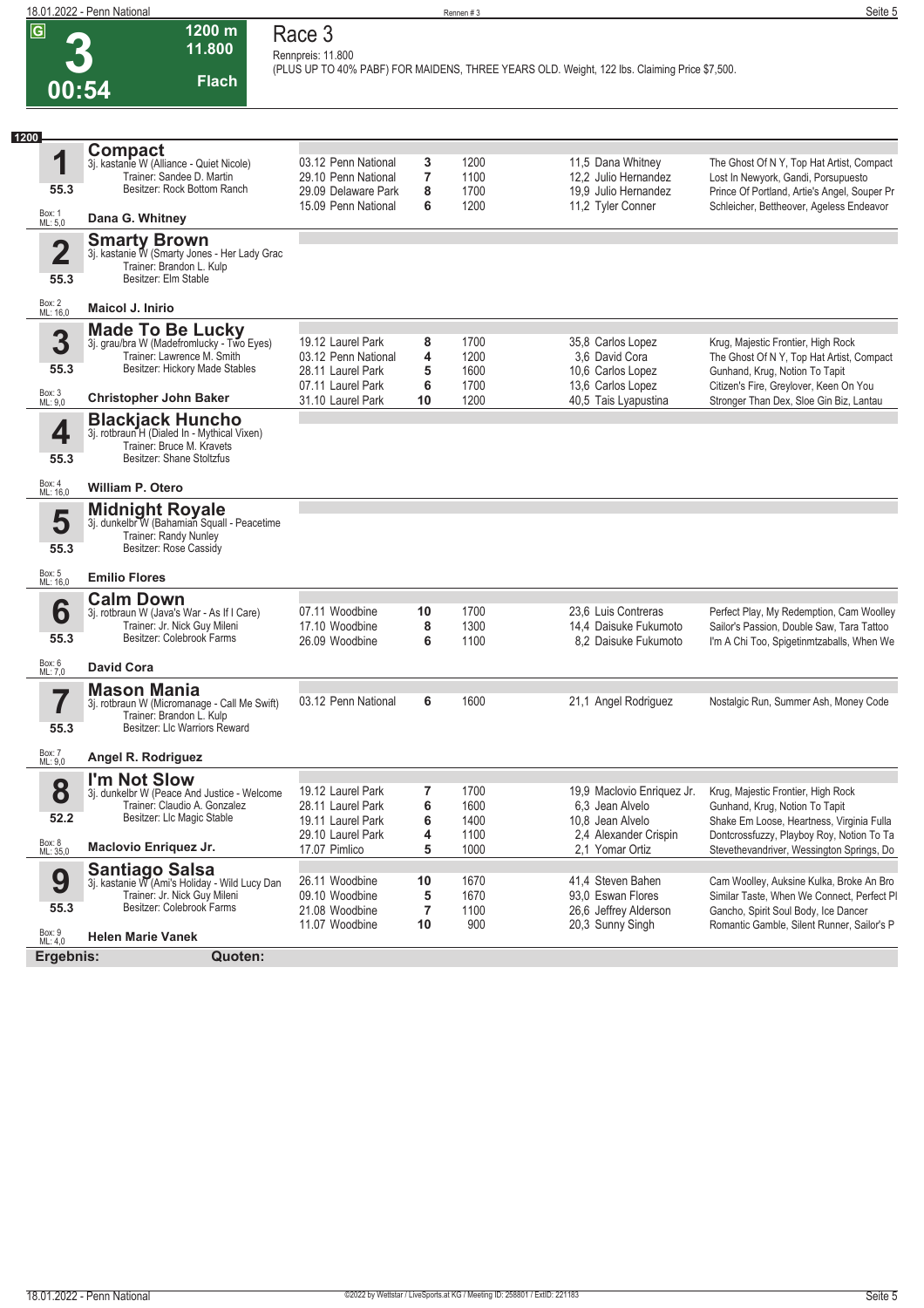

## **Race 4**

**1200 m 28.900** 

**Flach**

**Rennpreis: 28.900**

(PLUS UP TO 40% PABF) FOR FILLIES AND MARES FOUR YEARS OLD. AND UPWARD WHICH HAVE NEVER WON TWO RACES<br>OTHER THAN MAIDEN, CLAIMING, STARTER, OR PENNSYLVANIA BRED OR CLAIMING PRICE \$25.000. Weight, 124 lbs. Non-winners<br>Of A

| 1200                    |                                                                           |                                            |                              |              |                                          |                                                                                         |
|-------------------------|---------------------------------------------------------------------------|--------------------------------------------|------------------------------|--------------|------------------------------------------|-----------------------------------------------------------------------------------------|
|                         | Tanya's Gem                                                               |                                            |                              |              |                                          |                                                                                         |
| 1                       | 8j. dunkelbr S (Dialed In - Joyce Ann)<br>Trainer: Paulina Sinnefia       | 29.12 Penn National                        | 1                            | 1200         | 1.9 William Otero                        | Tanya's Gem, Fast Intentions, Wiretap                                                   |
| 54.4                    | Besitzer: Nicholaos Panopoulos                                            | 13.10 Penn National<br>31.08 Penn National | 1<br>1                       | 1200<br>1670 | 11,4 Tyler Conner<br>1.6 William Otero   | Tanya's Gem, Twirling Wind, Our Sweet Girl<br>Tanya's Gem, Wood Bee, Floating By        |
|                         |                                                                           | 17.08 Penn National                        | 7                            | 1000         | 11,1 Angel Rodriguez                     | Tarafirma, True Heiress, Honorable Lilly                                                |
| Box: 1<br>ML: 7,0       | <b>William P. Otero</b>                                                   | 04.08 Delaware Park                        | 5                            | 1670         | 9.5 Angel Rodriguez                      | Bess, Evil Woman, Vibrancy                                                              |
|                         |                                                                           |                                            |                              |              |                                          |                                                                                         |
| $\overline{\mathbf{2}}$ | <b>Timely Tradition</b><br>8j. rotbraun S (First Defence - True Believer) | 25.08 Saratoga                             | 7                            | 1300         | 8.3 Manuel Franco                        | Flat Awesome Jenny, Luann, Shasta Star                                                  |
|                         | Trainer: Timothy C. Kreiser                                               | 18.07 Saratoga                             | 5                            | 1200         | 4.2 Joel Rosario                         | Awesome Debate, Betsy Blue, My Roxy Girl                                                |
| 54.4                    | Besitzer: Bush Racing Stable                                              | 11.06 Belmont Park                         | 5                            | 1300         | 3.7 Manuel Franco                        | Don't Call Me Mary, Truth Hurts, Finding Fa                                             |
|                         |                                                                           | 23.05 Cd                                   | 5                            | 1400         | 4.8 Gerardo Corrales                     | Lady Rocket, Miss Mosaic, Movie Moxy                                                    |
| Box: 2<br>ML: 35,0      | <b>Ricardo Chiappe</b>                                                    | 02.04 Aqueduct                             | $\overline{2}$               | 1200         | 2.3 Manuel Franco                        | Chub Wagon, Timely Tradition, Prairie Fire                                              |
|                         | <b>Flattering Ruby</b><br>8j. grau/bra S (Mad Flatter - Precious Lilly)   |                                            |                              |              |                                          |                                                                                         |
| 3                       |                                                                           | 28.12 Penn National                        | 2                            | 1200         | 2.8 Jacqueline Davis                     | Our Sweet Girl, Flattering Ruby, S W Briar                                              |
| 54.4                    | Trainer: Flint W. Stites<br>Besitzer: Baywood Farm                        | 30.11 Penn National                        | 2                            | 1200         | 2.9 Andrew Wolfsont                      | Kaylasaurus, Flattering Ruby, Tara's Talent                                             |
|                         |                                                                           | 03.11 Penn National<br>08.10 Penn National | $\overline{2}$<br>4          | 1200<br>1200 | 5.7 Andrew Wolfsont<br>2,3 Maicol Inirio | Gibby's Gem, Flattering Ruby, Lovely Lydia<br>Lovely Lydia, Cutefacechubywaist, Amen Sy |
| Box: 3<br>ML: 3,0       | Jacqueline A. Davis                                                       | 03.09 Penn National                        | 4                            | 1200         | 5,2 Maicol Inirio                        | Chilly Sky, Wildcat Cartridge, I'm The Talent                                           |
|                         | <b>Mad For Fame</b>                                                       |                                            |                              |              |                                          |                                                                                         |
| 4                       | 5j. kastanie S (Sir Whimsey - Crazy Catlady)                              | 17.12 Penn National                        | 2                            | 1600         | 14,5 Jorge Vargas, Jr.                   | laintfraidanoghost, Mad For Fame, Minding                                               |
|                         | Trainer: Rachel Sells                                                     | 05.12 Aqueduct                             | 6                            | 1400         | 59,7 Jacqueline Davis                    | Bank Sting, Byhubbyhellomoney, The Impor                                                |
| 54.4                    | Besitzer: LIc Hudson Valley Thoroughb                                     | 04.11 Finger Lakes                         | 3                            | 1670         | 2.4 Tammi Piermarini                     | Tax Me Naught, Single Verse, Mad For Fam                                                |
| Box: 4                  |                                                                           | 21.09 Finger Lakes                         | $\overline{2}$               | 1670         | 8.1 Tammi Piermarini                     | Holmdel Park, Mad For Fame, Tax Me Naug                                                 |
| ML: 11,0                | Jr. Jorge L. Vargas                                                       | 08.09 Finger Lakes                         | 3                            | 1670         | 5.2 Joel Sone                            | Color Chart. Holmdel Park. Mad For Fame                                                 |
|                         | <b>Party At Page's</b>                                                    |                                            |                              |              |                                          |                                                                                         |
| 5                       | 4j. rotbraun S (Gemologist - Auntgrace)<br>Trainer: Timothy C. Kreiser    | 02.01 Laurel Park                          | 4                            | 1100<br>1200 | 3,0 Ricardo Chiappe                      | Gifted Heart, Olive Kat, Proper Attire                                                  |
| 54.4                    | Besitzer: Joseph E. Besecker                                              | 12.11 Laurel Park<br>29.10 Laurel Park     | $\overline{\mathbf{c}}$<br>4 | 1100         | 3.9 Jean Alvelo<br>1.1 Victor Carrasco   | Hope Has A Name, Party At Page's, Behind<br>Sick Pack Sara, Likely Choice, Awfully Foxy |
|                         |                                                                           | 26.09 Belmont Park                         | 9                            | 1400         | 24,0 Jorge Vargas, Jr.                   | Silky Blue, Kreesie, Timeless Journey                                                   |
| Box: 5<br>ML: 55,0      | Angel R. Rodriguez                                                        | 06.09 Saratoga                             | 5                            | 1300         | 8,7 Dylan Davis                          | Miss Jimmy, Betsy Blue, Honey Money                                                     |
|                         | <b>SW Briar Rose</b>                                                      |                                            |                              |              |                                          |                                                                                         |
| 6                       | 8j. dunkelbr S (Rockport Harbor - S W Sweet                               | 28.12 Penn National                        | 3                            | 1200         | 3.5 David Cora                           | Our Sweet Girl, Flattering Ruby, S W Briar                                              |
|                         | Trainer: George R. Albright                                               | 30.11 Penn National                        | 4                            | 1200         | 4,5 David Cora                           | Kaylasaurus, Flattering Ruby, Tara's Talent                                             |
| 54.4                    | Besitzer: Jay D. Springwater Farm And                                     | 07.05 Pimlico                              | 4                            | 1200         | 7.0 Katie Davis                          | Trunk Of Money, Dance And Dance, Vics C                                                 |
|                         |                                                                           | 13.03 Laurel Park                          | 5                            | 1400         | 10.8 Horacio Karamanos                   | Kiss The Girl, Lookin Dynamic, Whispering                                               |
| Box: 6<br>ML: 45,0      | <b>David Cora</b>                                                         | 26.02 Laurel Park                          | 3                            | 1200         | 12,8 Horacio Karamanos                   | Madam Meena, Victim Of Love, S W Briar R                                                |
| Ergebnis:               | Quoten:                                                                   |                                            |                              |              |                                          |                                                                                         |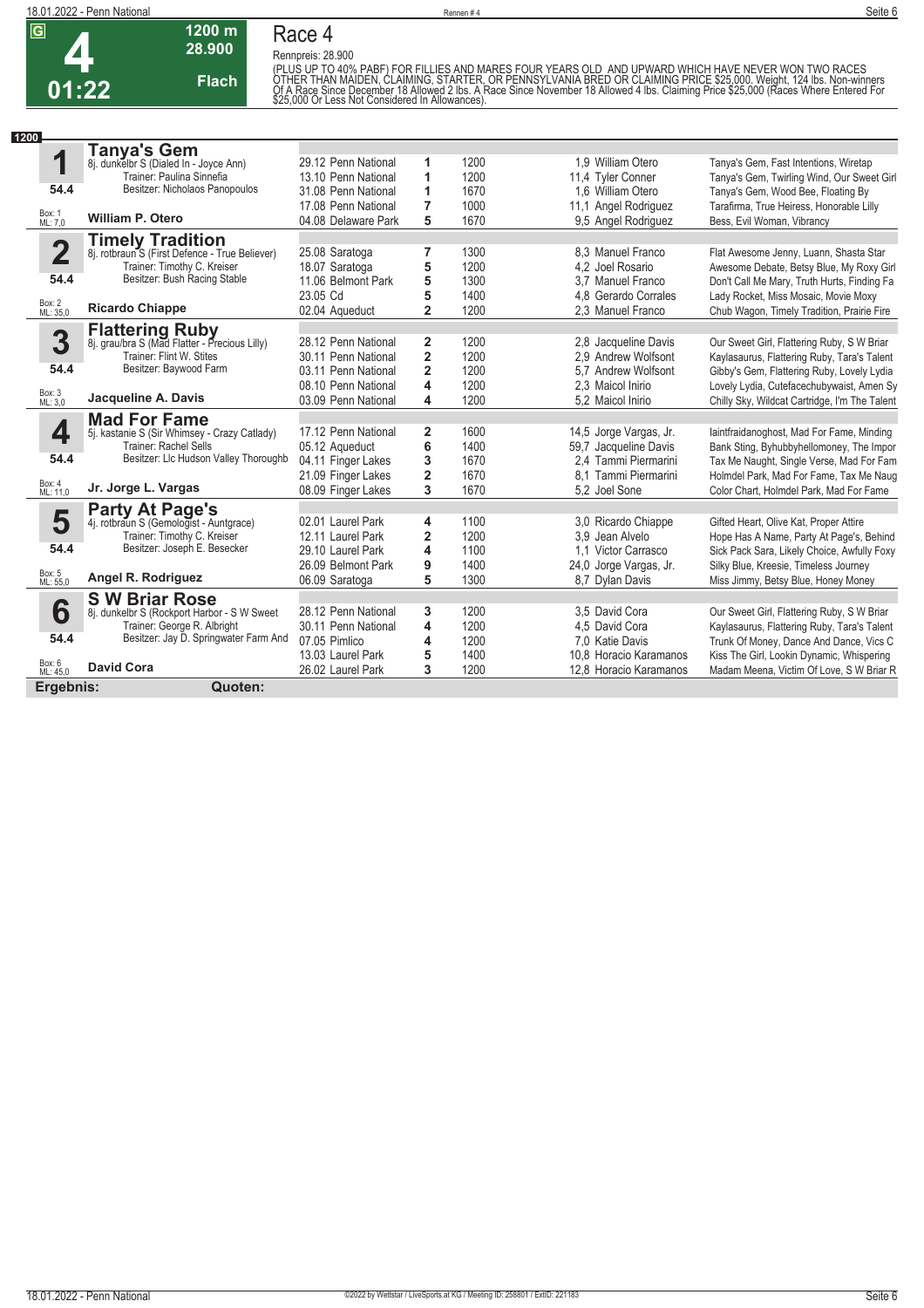

**Race 5 Rennpreis: 11.800**

**1200 m 11.800** 

**Flach**

(PLUS UP TO 40% PABF) FOR FOUR YEAR OLDS AND UPWARD WHICH HAVE NOT WON A RACE SINCE JULY 18 OR WHICH HAVE<br>NEVER WON FOUR RACES. Weight, 124 Ibs. Non-winners Of A Race Since December 18 Allowed 2 Ibs. A Race Since November

| 1200                    |                                                                          |                                        |                         |              |                                          |                       |                                                                                    |
|-------------------------|--------------------------------------------------------------------------|----------------------------------------|-------------------------|--------------|------------------------------------------|-----------------------|------------------------------------------------------------------------------------|
|                         | <b>True Wisdom</b>                                                       |                                        |                         |              |                                          |                       |                                                                                    |
| 1                       | 7j. rotbraun W (Yes It's True - Las Vegas Lady                           | 05.11 Penn National                    | 3                       | 1200         | 8.2 William Otero                        |                       | Thomas Knight, Thurman Merman, True Wi                                             |
|                         | Trainer: Ryan Beattie                                                    | 20.10 Penn National                    | 8                       | 1200         |                                          | 3.5 Julio Hernandez   | Saratoga Wildcat, Bluegrass Posse, C C's                                           |
| 54.4                    | Besitzer: Fresh Start Racing Stable                                      | 13.10 Penn National                    | 3                       | 1200         |                                          | 10.2 Julio Hernandez  | Neverlookback, Against The Odds, True Wi                                           |
|                         |                                                                          | 10.09 Penn National                    | 1                       | 1200         |                                          | 5.6 Julio Hernandez   | True Wisdom, Pettinberg, Bluegrass Posse                                           |
| Box: 1<br>ML: 11,0      | <b>William P. Otero</b>                                                  | 25.08 Penn National                    | 4                       | 1200         |                                          | 3.8 Julio Hernandez   | Kristo, These Blues, White Bluff                                                   |
|                         | <b>Rocket Blast</b>                                                      |                                        |                         |              |                                          |                       |                                                                                    |
| $\overline{\mathbf{2}}$ | 5j. kastanie W (Curlin - Superior Selection)                             | 28.12 Penn National                    | $\mathbf{2}$            | 1200         | 5.2 Carlos Camilo                        |                       | Mass Appeal, Rocket Blast, Start Cashin                                            |
|                         | Trainer: Kimberly A Graci<br>Besitzer: Five C's Stable                   | 17.12 Penn National                    | $\mathbf{1}$            | 1200         | 4,9 Carlos Camilo                        |                       | Rocket Blast, Take It To Scale, Pettinberg                                         |
| 55.3                    |                                                                          | 25.11 Laurel Park                      | 6                       | 1600         | 8.6 Carol Cedeno                         |                       | My Sacred Place, Percher, Late Breaking N                                          |
| Box: 2<br>ML: 55,0      | Julio A. Hernandez                                                       | 06.11 Laurel Park                      | 6                       | 1100         | 88.5 Kevin Gomez                         |                       | Fast Cash, New Frontier, Fizbo                                                     |
|                         |                                                                          | 20.10 Delaware Park                    | 5                       | 1600         | 15.7 Carol Cedeno                        |                       | Flat Out Flying, Factor This In, Coach Adam                                        |
|                         | <b>G</b> Daddy                                                           |                                        |                         |              |                                          |                       |                                                                                    |
| 3                       | 6j. dunkelbr W (Smarty Jones - Mohonour)                                 | 29.12 Penn National                    | 1                       | 1200         |                                          | 3,5 Gerald Almodovar  | G Daddy, The Best Candy, Cumberland Ga                                             |
| 56.2                    | Trainer: Kimberly A Graci<br>Besitzer: Our Blue Streaks Stable           | 11.12 Charles Town                     | 3                       | 900          |                                          | 4.4 Gerald Almodovar  | That's History, Barry Karafin Bets, G Daddy                                        |
|                         |                                                                          | 19.11 Charles Town                     | 3                       | 900          |                                          | 1.7 Gerald Almodovar  | Kyle, Somerset Bay, G Daddy                                                        |
| Box: 3<br>ML: 45,0      | <b>Inoel Beato</b>                                                       | 29.10 Charles Town                     | $\overline{\mathbf{2}}$ | 900          |                                          | 2.3 Gerald Almodovar  | Ruling, G Daddy, El Fenomeno                                                       |
|                         |                                                                          | 29.09 Charles Town                     | 1                       | 900          |                                          | 1.3 Gerald Almodovar  | G Daddy, Fluent In Sarcasm, Wizard Of Od                                           |
|                         | <b>Kuduro</b>                                                            |                                        |                         |              |                                          |                       |                                                                                    |
| 4                       | 5j. kastanie W (Danza - Still The Storm)                                 | 11.01 Penn National                    | 4                       | 1200         |                                          | 7,3 Julio Hernandez   | Speedy Moonlite, I See The Stars, Flashinth                                        |
| 56.2                    | Trainer: Steven Chircop<br>Besitzer: Inc Jdlp Holdings                   | 22.12 Penn National                    | 1                       | 1200         |                                          | 1.7 Julio Hernandez   | Kuduro, Tuckabuckaway, Shadow Boat                                                 |
|                         |                                                                          | 04.12 Woodbine<br>19.11 Woodbine       | 6<br>4                  | 1200<br>1300 | 15.5 Juan Crawford<br>11.2 Juan Crawford |                       | Chasing Vinny, Keen Samurai, Majestic Mel                                          |
| Box: 4<br>ML: 7,0       | <b>Tyler Conner</b>                                                      | 04.11 Woodbine                         | 6                       | 1300         | 13.1 Juan Crawford                       |                       | Ben Lomond, Knopfler, Chasing Vinny<br>Barilko, Letthebighossroll, Agnelli         |
|                         |                                                                          |                                        |                         |              |                                          |                       |                                                                                    |
|                         | <b>Boston Light</b>                                                      |                                        |                         |              |                                          |                       |                                                                                    |
| 5                       | 5j. rotbraun W (Bernardini - Harbor Mist)<br>Trainer: J. Tyler Servis    | 06.12 Parx Racing                      | $\overline{7}$<br>4     | 1670<br>1670 | 4.3 Paco Lopez                           | 13,7 Jonathan Ocasio  | Kings Highway, Social Group, Refi                                                  |
| 54.4                    | Besitzer: Anthony Singlar                                                | 15.11 Parx Racing<br>20.10 Parx Racing | 6                       | 1670         | 10.9 Jomar Torres                        |                       | Noon Time Gem, Kings Highway, Piggyban<br>Risque Rebel, Social Group, Off The Meds |
|                         |                                                                          | 20.09 Parx Racing                      | $\mathbf 2$             | 1600         | 3.8 Paco Lopez                           |                       | Superhighway, Boston Light, Cape May Styl                                          |
| Box: 5<br>ML: 7,0       | <b>Jonathan Ocasio</b>                                                   | 08.09 Parx Racing                      | 4                       | 1670         |                                          | 15,0 Courtney Gilardo | End All Get All, Alejandro's Team, Greenbac                                        |
|                         |                                                                          |                                        |                         |              |                                          |                       |                                                                                    |
| 6                       | Quicker                                                                  | 28.12 Penn National                    | 5                       | 1200         |                                          | 3,6 Angel Rodriguez   |                                                                                    |
|                         | 5j. kastanie W (Super Saver - City At Dawn)<br>Trainer: Carl O'Callaghan | 01.12 Penn National                    | $\overline{7}$          | 1670         |                                          | 4,7 Angel Rodriguez   | Saratoga Wildcat, Surfer Boy George, Noble<br>Papa Tony, All Tacked Up, Soul Fight |
| 54.4                    | Besitzer: Melanie O'Callaghan                                            | 02.11 Penn National                    | 3                       | 1200         | 7.5 Emilio Flores                        |                       | Capitan Fofo, I See The Stars, Quicker                                             |
|                         |                                                                          | 05.10 Penn National                    | 5                       | 1200         | 5.5 Emilio Flores                        |                       | Victory Element, Coast To Coast, Fugitive                                          |
| Box: 6<br>ML: 7,0       | <b>Gerald Almodovar</b>                                                  | 10.09 Penn National                    | $\overline{2}$          | 1200         | 25.6 Emilio Flores                       |                       | Earner, Quicker, Ready And Rich                                                    |
|                         |                                                                          |                                        |                         |              |                                          |                       |                                                                                    |
| $\overline{\mathbf{7}}$ | <b>Surfer Boy George</b><br>6j. dunkelbr H (Congrats - Fair Rose)        | 11.01 Penn National                    | 8                       | 1600         | 31,4 David Cora                          |                       | Royal Suspect, Mr Hoover, Dollarization                                            |
|                         | Trainer: Konstantinos Harigeorgiou                                       | 28.12 Penn National                    | $\overline{2}$          | 1200         | 22,9 David Cora                          |                       | Saratoga Wildcat, Surfer Boy George, Noble                                         |
| 54.4                    | Besitzer: Sr. Lester F. Cream                                            | 08.12 Penn National                    | 6                       | 1670         |                                          | 54.7 Julio Hernandez  | Breeze Burner, Threethehardway, Boys Of                                            |
|                         |                                                                          | 19.11 Penn National                    | 6                       | 1600         | 85,9 Manuel Aquilar                      |                       | Midnight Hauler, Cargo Ship, Awesome Lau                                           |
| Box: 7<br>ML: 16,0      | <b>David Cora</b>                                                        | 27.10 Penn National                    | $\overline{7}$          | 1200         | 68,6 Manuel Aquilar                      |                       | Tribal Notion, Traders Luck, Get Set                                               |
|                         | <b>Noble Endeavor</b>                                                    |                                        |                         |              |                                          |                       |                                                                                    |
| 8                       | 5j. grau/bra W (Graydar - Jazz Dancer)                                   | 28.12 Penn National                    | 3                       | 1200         |                                          | 1,8 Andy Hernandez    | Saratoga Wildcat, Surfer Boy George, Noble                                         |
|                         | Trainer: Carl O'Callaghan                                                | 02.12 Charles Town                     | 5                       | 900          |                                          | 4.7 Andy Hernandez    | Forced, Dan The Man Can, Mosby's Ranger                                            |
| 54.4                    | Besitzer: Beech Street Stables                                           | 20.11 Laurel Park                      | $\overline{2}$          | 1100         |                                          | 3.3 Andy Hernandez    | Pascal Chant, Noble Endeavor, Champions                                            |
|                         |                                                                          | 10.11 Parx Racing                      | 1                       | 1100         |                                          | 2.6 Andy Hernandez    | Noble Endeavor, Admiral Eastwood, Defibrill                                        |
| Box: 8<br>ML: 35,0      | Angel R. Rodriguez                                                       | 29.10 Laurel Park                      | 6                       | 1100         |                                          | 11.0 Dexter Haddock   | San Antone, Zorb, Where U B                                                        |
| Ergebnis:               | Quoten:                                                                  |                                        |                         |              |                                          |                       |                                                                                    |
|                         |                                                                          |                                        |                         |              |                                          |                       |                                                                                    |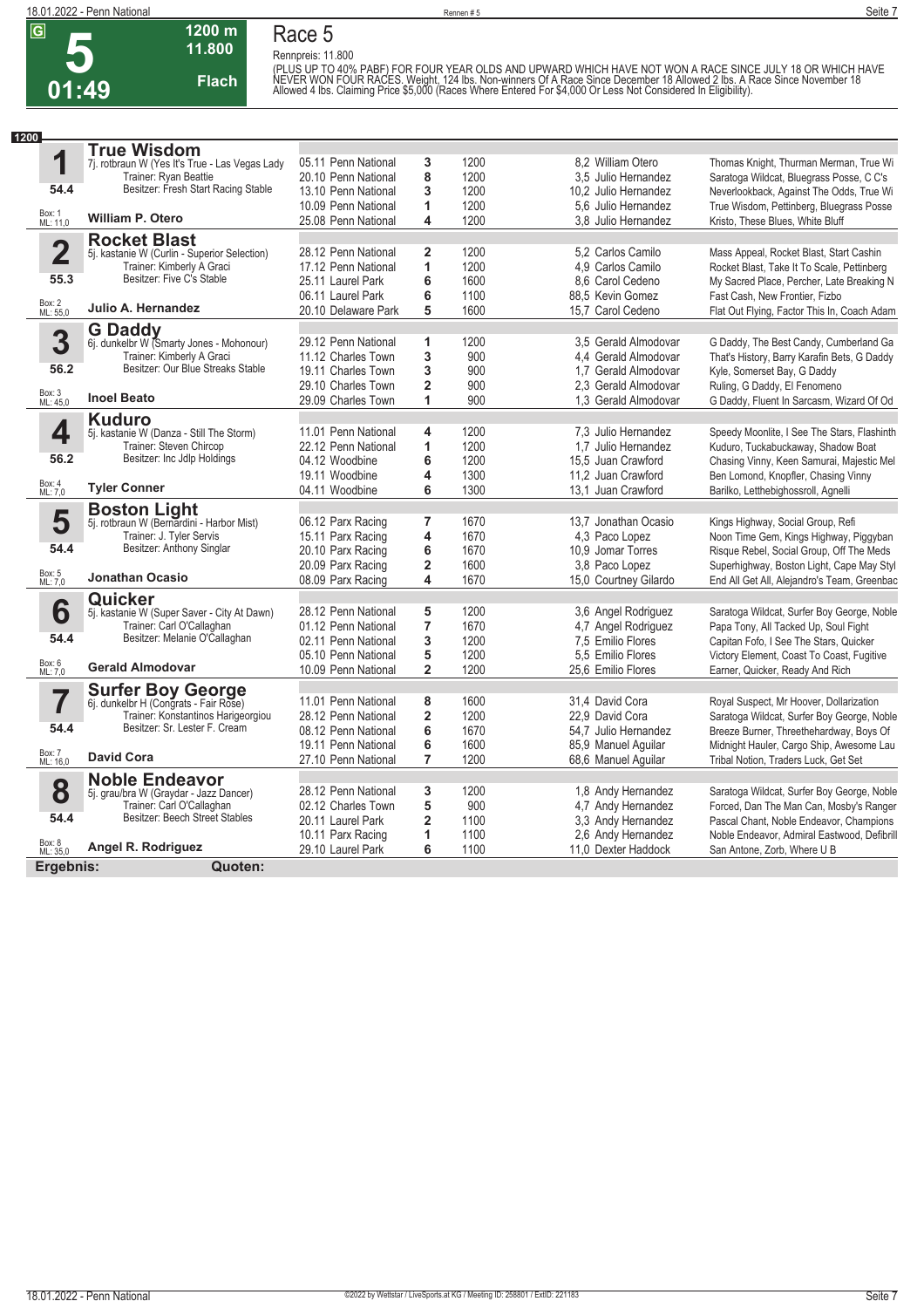**Rennpreis: 18.100**

**02:16**

**1200 m 18.100** 

**Flach**

# **Race 6**

**(PLUS UP TO 40% PABF) FOR MAIDENS, FILLIES THREE YEARS OLD. Weight, 122 lbs. Claiming Price \$25,000, if for \$22,500, allowed 2 lbs.** 

| 1200                   |                                                                                                                                             |                                                                                        |                                   |                              |                                                                                          |                                                                                                                                                          |
|------------------------|---------------------------------------------------------------------------------------------------------------------------------------------|----------------------------------------------------------------------------------------|-----------------------------------|------------------------------|------------------------------------------------------------------------------------------|----------------------------------------------------------------------------------------------------------------------------------------------------------|
| 1<br>55.3              | Asgata<br>3j. dunkelbr S (Normandy Invasion - Here's Ze<br>Trainer: Paulina Sinnefia<br>Besitzer: Nicholaos Panopoulos                      | 13.10 Penn National<br>07.09 Penn National                                             | 3<br>8                            | 1100<br>1000                 | 12,5 John Lloyd<br>16,5 John Lloyd                                                       | Jeanetteo, Fairy Dreams, Asgata<br>Bazinga C, Jeanetteo, Nature Trail                                                                                    |
| Box: 1<br>ML: 7,0      | <b>Ricardo Chiappe</b>                                                                                                                      |                                                                                        |                                   |                              |                                                                                          |                                                                                                                                                          |
| $\overline{2}$<br>55.3 | <b>Dweller</b><br>3j. rotbraun S (Mshawish - Boyd's Bargain)<br>Trainer: Brandon L. Kulp<br>Besitzer: LIc And Premier Stable Warri          | 10.12 Penn National                                                                    | $\overline{2}$                    | 1200                         | 6,2 Angel Rodriguez                                                                      | Strands Of Pearls, Dweller, Martharita                                                                                                                   |
|                        |                                                                                                                                             |                                                                                        |                                   |                              |                                                                                          |                                                                                                                                                          |
| Box: 2<br>ML: 5,0      | Angel R. Rodriguez                                                                                                                          |                                                                                        |                                   |                              |                                                                                          |                                                                                                                                                          |
| 3<br>55.3              | <b>Bella Prima</b><br>3j. rotbraun S (Keen Ice - Noisy Feet)<br>Trainer: Franklin Rodriguez<br>Besitzer: Tm3 Racing Stable                  | 19.12 Turfway Park<br>05.12 Turfway Park<br>03.11 Indiana Downs<br>29.09 Indiana Downs | 6<br>8<br>4<br>7                  | 1200<br>1600<br>1600<br>1000 | 6.4 Ferrin Peterson<br>17,5 Ferrin Peterson<br>9.1 Ferrin Peterson<br>7,6 Adam Beschizza | R One Wine, Backyard Hen, Bella Prima<br>Hatari, Miss Matchmaker, Liznow<br>Lovely Lisa, Avendore, La Bombonera<br>Liza's Ready, Ling Ling, Royal County |
| Box: 3<br>ML: 13,0     | <b>Vladimir Diaz</b>                                                                                                                        | 11.07 Ellis Park                                                                       | 4                                 | 1000                         | 4,4 Julien Leparoux                                                                      | Verylittlecents, One Step Ahead, Bodacious                                                                                                               |
| 4                      | <b>Bet The Queen</b><br>3j. rotbraun S (Gormley - You Betcha Babe)<br>Trainer: Naoise Agnew                                                 | 22.12 Penn National                                                                    | 3                                 | 1100                         | 4.3 Inoel Beato                                                                          | Shashka, She's A Gunfighter, Bet The Quee                                                                                                                |
| 55.3                   | Besitzer: Blackstone Farm Llc                                                                                                               |                                                                                        |                                   |                              |                                                                                          |                                                                                                                                                          |
| Box: 4<br>ML: 55,0     | <b>Inoel Beato</b>                                                                                                                          |                                                                                        |                                   |                              |                                                                                          |                                                                                                                                                          |
| 5                      | <b>Eclipticals Shorty</b><br>3j. rotbraun S (Social Inclusion - Eclipticals Pal<br>Trainer: Flint W. Stites                                 |                                                                                        |                                   |                              |                                                                                          |                                                                                                                                                          |
| 55.3                   | Besitzer: Maria Montez Haire                                                                                                                |                                                                                        |                                   |                              |                                                                                          |                                                                                                                                                          |
| Box: 5<br>ML: 16,0     | Maicol J. Inirio                                                                                                                            |                                                                                        |                                   |                              |                                                                                          |                                                                                                                                                          |
| 6                      | Cosmological<br>3j. kastanie S (Lord Shanakill - Jessica's Tak)<br>Trainer: George R. Albright                                              |                                                                                        |                                   |                              |                                                                                          |                                                                                                                                                          |
| 55.3                   | Besitzer: William J. Solomon                                                                                                                |                                                                                        |                                   |                              |                                                                                          |                                                                                                                                                          |
| Box: 6<br>ML: 11,0     | <b>Emilio Flores</b>                                                                                                                        |                                                                                        |                                   |                              |                                                                                          |                                                                                                                                                          |
|                        | <b>Nyx And Chaos</b>                                                                                                                        |                                                                                        |                                   |                              |                                                                                          |                                                                                                                                                          |
|                        | 3j. dunkelbr S (Petionville - Chapel Hill)<br>Trainer: Bruce M. Kravets                                                                     | 28.12 Penn National<br>08.12 Penn National                                             | 2<br>9                            | 1200<br>1100                 | 19,3 William Otero<br>7,3 Ricardo Chiappe                                                | J M R Gemma, Nyx And Chaos, Amazingm<br>Jet Force, Sweet As Sugar, Kaz Lucky Num                                                                         |
| 55.3                   | Besitzer: Tom Coulter                                                                                                                       |                                                                                        |                                   |                              |                                                                                          |                                                                                                                                                          |
| Box: 7<br>ML: 4,0      | <b>William P. Otero</b>                                                                                                                     |                                                                                        |                                   |                              |                                                                                          |                                                                                                                                                          |
| 8<br>55.3              | <b>She's A Gunfighter</b><br>3j. kastanie S (Last Gunfighter - Wild Oration)<br>Trainer: George R. Albright<br>Besitzer: William J. Solomon | 22.12 Penn National<br>10.12 Penn National<br>17.11 Penn National                      | $\overline{\mathbf{2}}$<br>6<br>2 | 1100<br>1200<br>1100         | 12,5 Jorge Vargas, Jr.<br>3,7 Jorge Vargas, Jr.<br>29,2 Jorge Vargas, Jr.                | Shashka, She's A Gunfighter, Bet The Quee<br>Strands Of Pearls, Dweller, Martharita<br>J Zertz, She's A Gunfighter, Treat For The E                      |
|                        |                                                                                                                                             | 13.10 Penn National                                                                    | 5                                 | 1100                         | 14.2 Maicol Inirio                                                                       | Jeanetteo, Fairy Dreams, Asgata                                                                                                                          |
| Box: 8<br>ML: 6,0      | Jr. Jorge L. Vargas                                                                                                                         | 24.09 Penn National                                                                    | 6                                 | 1200                         | 32.3 Maicol Inirio                                                                       | Dowser, Knickersinatwist, Nature Trail                                                                                                                   |
| 9<br>55.3              | <b>Hope Ever Lasting</b><br>3j. dunkelbr S (Kobe's Back - Fine Loom)<br>Trainer: T. Bernard Houghton<br>Besitzer: Joseph Viviani            | 22.12 Penn National                                                                    | 4                                 | 1100                         | 8,2 David Cora                                                                           | Shashka, She's A Gunfighter, Bet The Quee                                                                                                                |
|                        |                                                                                                                                             |                                                                                        |                                   |                              |                                                                                          |                                                                                                                                                          |
| Box: 9<br>ML: 9,0      | <b>David Cora</b>                                                                                                                           |                                                                                        |                                   |                              |                                                                                          |                                                                                                                                                          |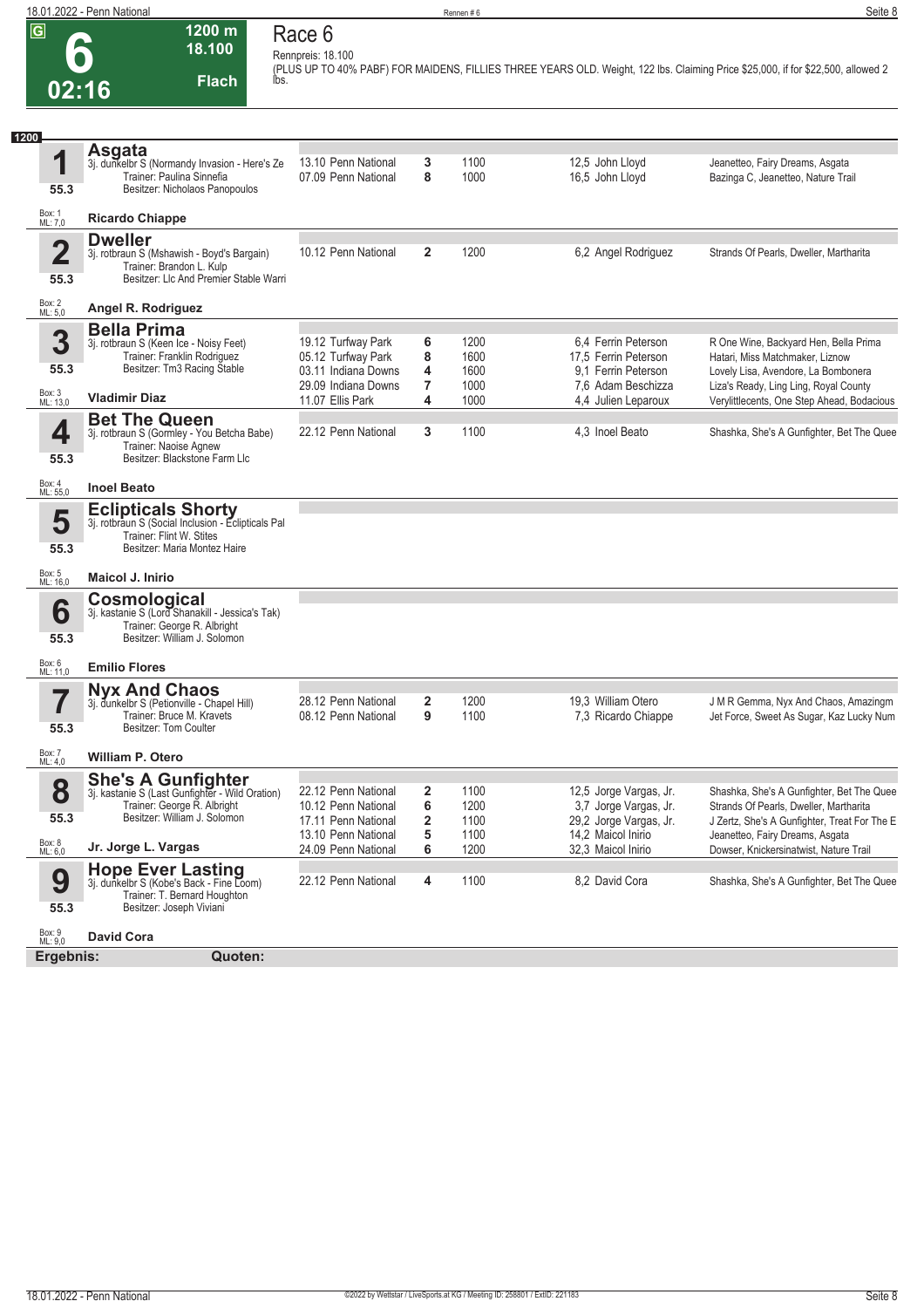

#### **1200 m 10.800 Flach Race 7**

**Rennpreis: 10.800** (PLUS UP TO 40% PABF) FOR FOUR YEAR OLDS AND UPWARD WHICH HAVE NOT WON TWO RACES SINCE JULY 18. Weight, 124<br>Ibs. Non-winners Of A Race At A Mile Or Over Since December 18 Allowed 2 Ibs. Claiming Price \$4,000.

| 1200                    |                                                |                     |                         |      |                       |                                             |
|-------------------------|------------------------------------------------|---------------------|-------------------------|------|-----------------------|---------------------------------------------|
|                         | <b>Coast To Coast</b>                          |                     |                         |      |                       |                                             |
| 1                       | 6j. rotbraun W (Flatter - Navigator)           | 28.12 Penn National | 6                       | 1200 | 5.5 William Otero     | Mass Appeal, Rocket Blast, Start Cashin     |
|                         | Trainer: Paulina Sinnefia                      | 30.11 Penn National | 3                       | 1200 | 8.0 William Otero     | Wonder In, Bluegrass Posse, Coast To Coa    |
| 55.3                    | Besitzer: John Chamatsos                       | 03.11 Penn National | 1                       | 1200 | 1.1 Inoel Beato       | Coast To Coast, Pettinberg, Smirk           |
|                         |                                                | 05.10 Penn National | $\overline{\mathbf{2}}$ | 1200 | 25.9 Joseph Berrios   | Victory Element, Coast To Coast, Fugitive   |
| Box: 1<br>ML: 9,0       | <b>William P. Otero</b>                        | 07.09 Penn National | $\overline{2}$          | 1200 | 3.1 Joseph Berrios    | Octoraro Orphie, Coast To Coast, Passcode   |
|                         | <b>Bluegrass Posse</b>                         |                     |                         |      |                       |                                             |
| $\overline{\mathbf{2}}$ | 7j. rotbraun W (Posse - Lady Bluegrass)        | 28.12 Penn National | 5                       | 1200 | 12,2 Leonardo Corujo  | Mass Appeal, Rocket Blast, Start Cashin     |
|                         | Trainer: Paulina Sinnefia                      | 30.11 Penn National | 2                       | 1200 | 24,4 Leonardo Corujo  | Wonder In, Bluegrass Posse, Coast To Coa    |
| 55.3                    | Besitzer: Paulina Sinnefia                     | 05.11 Penn National | 6                       | 1200 | 4.5 Juan Arosemena    | Thomas Knight, Thurman Merman, True Wi      |
|                         |                                                | 20.10 Penn National | $\overline{\mathbf{2}}$ | 1200 | 8.5 Juan Arosemena    | Saratoga Wildcat, Bluegrass Posse, C C's    |
| Box: 2<br>ML: 13,0      | <b>Ricardo Chiappe</b>                         | 24.09 Penn National | 1                       | 1200 | 1,0 Ricardo Chiappe   | Bluegrass Posse, Cumberland Gap, Indiges    |
|                         | Wonder In                                      |                     |                         |      |                       |                                             |
| 3                       | 6j. dunkelbr W (Uncaptured - Cold Forest)      | 17.12 Penn National | 4                       | 1200 | 1.7 Tyler Conner      | Calculated Thinkin, Neverlookback, Victory  |
|                         | Trainer: Mark V. Salvaggio                     | 30.11 Penn National | 1                       | 1200 | 1.0 Julio Hernandez   | Wonder In, Bluegrass Posse, Coast To Coa    |
| 55.3                    | Besitzer: Jeffrey W. Parthemore                | 26.10 Penn National | 4                       | 1200 | 2.6 Julio Hernandez   | Torazo, Mr. Pete, Commissioner Biggs        |
|                         |                                                | 08.09 Penn National | 4                       | 1200 | 3.8 Tyler Conner      | His Name Is Sue, Creekmore, Hot N Spicy L   |
| Box: 3<br>ML: 3,0       | Julio A. Hernandez                             | 20.08 Penn National | $\overline{2}$          | 1000 | 1.2 Carlos Lopez      | Interesting Legacy, Wonder In, Still Chief  |
|                         | <b>Smart Two A T</b>                           |                     |                         |      |                       |                                             |
| 4                       | 9j. kastanie W (Smarty Jones - Ysabell T.)     | 15.12 Penn National | 1                       | 1200 | 1,9 Tyler Conner      | Smart Two A T. Gem Juan, Merocketman        |
|                         | Trainer: Erin C. McClellan                     | 05.11 Penn National | 4                       | 1200 | 2.2 Tyler Conner      | Thomas Knight, Thurman Merman, True Wi      |
| 55.3                    | Besitzer: Roger A. Nickol                      | 26.10 Penn National | 4                       | 1200 | 3.4 Tyler Conner      | Ready And Rich, Neverlookback, Executive    |
| Box: 4                  |                                                | 08.10 Penn National | $\overline{\mathbf{2}}$ | 1200 | 4.2 Tyler Conner      | Studio B, Smart Two A T, The Great Casby    |
| ML: 5,0                 | <b>Tyler Conner</b>                            | 15.09 Penn National | $\overline{2}$          | 1200 | 6.8 Tyler Conner      | Calculated Thinkin, Smart Two A T, The Gre  |
|                         | <b>Victory Element</b>                         |                     |                         |      |                       |                                             |
| 5                       | 7j. dunkelbr W (Pioneerof The Nile - Amature's | 17.12 Penn National | 3                       | 1200 | 3.3 Ricardo Chiappe   | Calculated Thinkin, Neverlookback, Victory  |
|                         | Trainer: Elisha Perez                          | 19.11 Penn National | 6                       | 1200 | 8,2 William Otero     | Get Set, Capitan Fofo, Marriedinshanghai    |
| 55.3                    | Besitzer: Talon Perez                          | 29.10 Laurel Park   | 5                       | 1400 | 3.5 Angel Cruz        | Sneakiness, Revolutionary Road, Kingston    |
|                         |                                                | 05.10 Penn National | 1                       | 1200 | 3.6 Ricardo Chiappe   | Victory Element, Coast To Coast, Fugitive   |
| Box: 5<br>ML: 35,0      | Angel R. Rodriguez                             | 25.09 Laurel Park   | $\overline{2}$          | 1100 | 1,5 Angel Cruz        | Grumpelstiltskin, Victory Element, Confusio |
|                         | <b>Start Cashin</b>                            |                     |                         |      |                       |                                             |
| 6                       | 6j. dunkelbr W (Jump Start - Scarlet O'Cashy)  | 28.12 Penn National | 3                       | 1200 | 3,6 Jorge Vargas, Jr. | Mass Appeal, Rocket Blast, Start Cashin     |
|                         | Trainer: Timothy C. Kreiser                    | 30.11 Penn National | 4                       | 1200 | 20,7 John Lloyd       | Wonder In, Bluegrass Posse, Coast To Coa    |
| 55.3                    | Besitzer: Shooting Star Stable (Anspac         | 15.10 Penn National | 1                       | 1100 | 11,5 John Lloyd       | Start Cashin, Cumberland Gap, Thurman M     |
| Box: 6                  |                                                | 25.06 Penn National | 5                       | 1200 | 6.8 John Lloyd        | C C's Warrior, Pettinberg, Neverlookback    |
| ML: 6,0                 | Jr. Jorge L. Vargas                            | 05.05 Penn National | 4                       | 1200 | 8,2 John Lloyd        | Rio Abajo, Warcraft, Six Cider              |
| 7                       | <b>Cigar Box</b>                               |                     |                         |      |                       |                                             |
|                         | 5j. kastanie W (Will Take Charge - My Town)    | 29.12 Parx Racing   | 11                      | 1300 | 7.0 Ruben Silvera     | No Fooling Dude, Impactful, Glacier Expres  |
|                         | Trainer: Joseph Taylor                         | 21.12 Parx Racing   | 4                       | 1100 | 5.4 Ruben Silvera     | Catch Fire, Star Luck, Strawberry Red       |
| 55.3                    | Besitzer: Roy Moore                            | 30.11 Parx Racing   | $\overline{\mathbf{2}}$ | 1100 | 2.2 Luis Rivera       | Rockin Cowboy, Cigar Box, Ask Chuck         |
| Box: 7                  |                                                | 09.11 Parx Racing   | $\overline{\mathbf{2}}$ | 1100 | 2,5 Luis Rivera       | Hard West, Cigar Box, Ask Chuck             |
| ML: 11.0                | <b>Inoel Beato</b>                             | 02.11 Parx Racing   | 6                       | 1100 | 30.3 Luis Rivera      | Hollywood Overdogs, Bronzed, Kristi's Copil |
| Ergebnis:               | Quoten:                                        |                     |                         |      |                       |                                             |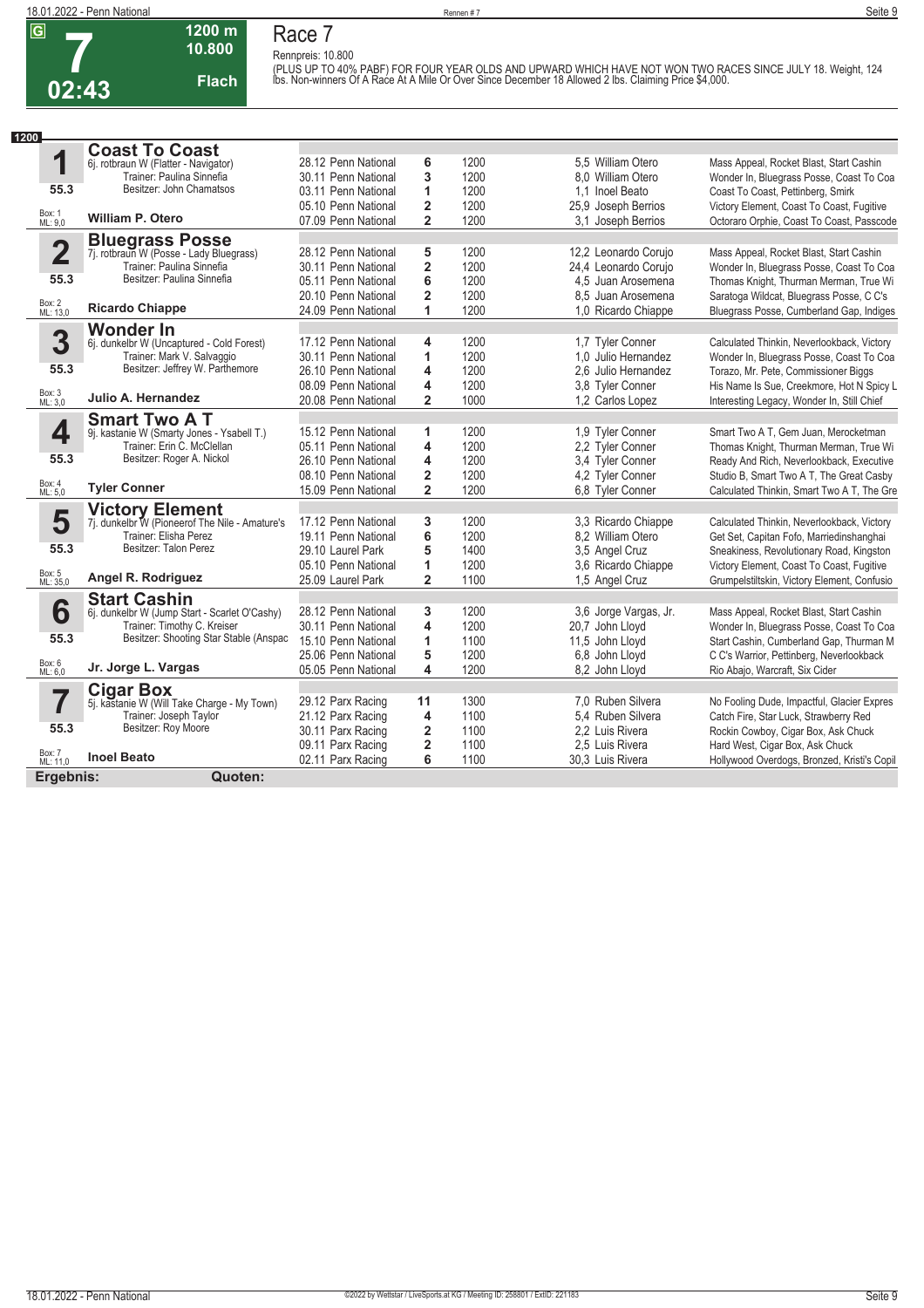**Race 8 Rennpreis: 10.000**



### **1600 m 10.000 Flach**

**(PLUS UP TO 40% PABF) FOR FILLIES AND MARES FOUR YEARS OLD AND UPWARD WHICH HAVE NOT WON A RACE SINCE JULY 18. Weight, 124 lbs. Claiming Price \$4,000.** 

| 1600                    |                                                                  |                     |                         |      |                          |                                               |
|-------------------------|------------------------------------------------------------------|---------------------|-------------------------|------|--------------------------|-----------------------------------------------|
|                         | Lolanita                                                         |                     |                         |      |                          |                                               |
| 1                       | 6j. dunkelbr S (Poseidon's Warrior - Mommie's                    | 04.01 Penn National | 4                       | 1670 | 11.0 David Cora          | Justin Time, Nearly Missed, Wicked Solutio    |
|                         | Trainer: Kevin J. Fields                                         | 10.11 Penn National | 4                       | 1600 | 5.6 Tyler Conner         | Successful Legacy, Silver Excess, Gizmo's     |
| 56.2                    | Besitzer: Llc Final Turn Racing Stable                           | 22.10 Penn National | $\overline{2}$          | 1700 | 2.5 Emilio Flores        | Jumpin Jett, Lolanita, Gottaflathaveher       |
|                         |                                                                  | 08.10 Penn National | 3                       | 1670 | 2,6 Angel Rodriguez      | Izzadora Bella, Ladyofdragonstone, Lolanita   |
| Box: 1<br>ML: 9,0       | <b>David Cora</b>                                                | 26.06 Monmouth Park | $\overline{7}$          | 1200 | 1.9 Christian Navarro    | Ragtime Suzy, Karen's Gem, Atlantic Avenu     |
|                         | <b>Wicked Solution</b>                                           |                     |                         |      |                          |                                               |
| $\overline{\mathbf{2}}$ | 5j. dunkelbr S (Real Solution - Wicked Draw)                     | 04.01 Penn National | 3                       | 1670 | 1.1 Julio Hernandez      | Justin Time, Nearly Missed, Wicked Solutio    |
|                         | Trainer: Richard P. Sillaman                                     | 21.12 Penn National | 3                       | 1600 | 2.4 Charlie Marquez      | Il Mio Amore, Lana, Wicked Solution           |
| 56.2                    | Besitzer: Lbr Racing Stable                                      | 26.11 Laurel Park   | 6                       | 1600 | 17,8 Leonardo Corujo     | Fairy Wish, Sierra Leona, Sacred Lady         |
|                         |                                                                  | 12.11 Charles Town  | 4                       | 1400 | 1,3 Wesley Ho            | Earned The Shot, Life In Flash, Longstorylu   |
| Box: 2<br>ML: 26,0      | Julio A. Hernandez                                               | 30.10 Laurel Park   | 6                       | 1400 | 15,1 Leonardo Corujo     | Tweet Away Robin, Ravenel, Nana's Shoes       |
|                         |                                                                  |                     |                         |      |                          |                                               |
| 3                       | <b>Disco Party</b><br>8j. rotbraun S (Desert Party - Disco Dora) | 07.01 Penn National | 6                       | 1200 | 41.3 John Berrios        | Morgans Melody, Fairy Dust, Allison K         |
|                         | <b>Trainer: Rachel Sells</b>                                     | 21.12 Penn National | 6                       | 1600 | 68.8 John Berrios        | Il Mio Amore, Lana, Wicked Solution           |
| 56.2                    | Besitzer: Carlos J. Mendez                                       | 16.11 Finger Lakes  | 4                       | 1670 | 21,3 Emanuel De Diego    | Thanxforlastnite, Straw Hat, Party At Salt La |
|                         |                                                                  | 25.10 Finger Lakes  | 6                       | 1670 | 90,7 Emanuel De Diego    | Intoxicologist, Im Gonna Win, I'm Not Joking  |
| Box: 3<br>ML: 31,0      | John C. Berrios                                                  | 11.10 Finger Lakes  | 6                       | 1200 | 42.2 Kevin Navarro       | Offlee Irish, Grassmiss, Ma Meatloaf          |
|                         | <b>Nearly Missed</b>                                             |                     |                         |      |                          |                                               |
| 4                       | 6j. dunkelbr S (Exhi - Fonda Ronda Two)                          | 04.01 Penn National | 2                       | 1670 | 8.5 Dana Whitney         | Justin Time, Nearly Missed, Wicked Solutio    |
|                         | Trainer: Sandee D. Martin                                        | 24.11 Penn National | $\overline{\mathbf{2}}$ | 1670 | 10,0 Dana Whitney        | Silver Excess, Nearly Missed, Gizmo's Desti   |
| 56.2                    | Besitzer: Rock Bottom Ranch                                      | 10.11 Penn National | 6                       | 1600 | 9.0 Dana Whitney         | Successful Legacy, Silver Excess, Gizmo's     |
|                         |                                                                  | 27.10 Penn National | 3                       | 1700 | 14,0 Dana Whitney        | Agora, Pride In The Biz, Nearly Missed        |
| Box: 4<br>ML: 4,0       | Dana G. Whitney                                                  | 19.10 Penn National | 7                       | 1200 | 69,2 Dana Whitney        | She's Achance Too, Courting Jenny, Fairy D    |
|                         | <b>Gizmo's Destiny</b>                                           |                     |                         |      |                          |                                               |
| 5                       | 7j. rotbraun S (Giant Gizmo - Victoria's Destiny                 | 04.01 Penn National | 5                       | 1670 | 18,9 Tyler Conner        | Justin Time, Nearly Missed, Wicked Solutio    |
|                         | Trainer: Sandee D. Martin                                        | 24.11 Penn National | 3                       | 1670 | 4.0 Tyler Conner         | Silver Excess, Nearly Missed, Gizmo's Desti   |
| 56.2                    | Besitzer: Rock Bottom Ranch                                      | 10.11 Penn National | 3                       | 1600 | 19,0 Andrew Wolfsont     | Successful Legacy, Silver Excess, Gizmo's     |
|                         |                                                                  | 08.10 Penn National | 4                       | 1670 | 15,3 Dana Whitney        | Izzadora Bella, Ladyofdragonstone, Lolanita   |
| Box: 5<br>ML: 9,0       | <b>Tyler Conner</b>                                              | 24.09 Penn National | 4                       | 1600 | 7,5 Tyler Conner         | Better Yet, Agora, Jumpin Jett                |
|                         | <b>Galileo's Affair</b>                                          |                     |                         |      |                          |                                               |
| 6                       | 7j. rotbraun S (Treasure Beach - Permanent M                     | 15.12 Parx Racing   | 3                       | 1670 | 2.6 Dexter Haddock       | Broad Storm, Janelle Dreams, Galileo's Affa   |
|                         | Trainer: Eli Betancourt                                          | 23.11 Parx Racing   | 3                       | 1670 | 4.2 Dexter Haddock       | Reigning Fire, Party In The Sand, Galileo's   |
| 56.2                    | Besitzer: Josefina Cadena                                        | 27.10 Parx Racing   | 1                       | 1400 | 1.7 Luis Rivera          | Galileo's Affair, Cotton Candy Cutie, West H  |
|                         |                                                                  | 29.09 Parx Racing   | 5                       | 1600 | 14,1 Abner Adorno        | I'm Thirsty, Pecan Pattie, Rose Of Dublin     |
| Box: 6<br>ML: 3,0       | <b>Joel Cruz</b>                                                 | 14.09 Parx Racing   | 4                       | 1670 | 6.3 Dexter Haddock       | Frisky Feeling, Lil Miss Hotshot, Cat Giumar  |
|                         | <b>Gottaflathaveher</b>                                          |                     |                         |      |                          |                                               |
| 7                       | 6j. rotbraun S (Flat Out - Hasina)                               | 07.01 Penn National | 7                       | 1200 | 72,2 Manuel Aguilar      | Morgans Melody, Fairy Dust, Allison K         |
|                         | Trainer: Jose F. Bobadilla                                       | 24.11 Penn National | 6                       | 1670 | 11,2 Edilberto Rodriguez | Silver Excess, Nearly Missed, Gizmo's Desti   |
| 56.2                    | Besitzer: Anualpe Stable                                         | 10.11 Penn National | 5                       | 1600 | 31,7 Edilberto Rodriguez | Successful Legacy, Silver Excess, Gizmo's     |
|                         |                                                                  | 22.10 Penn National | 3                       | 1700 | 8.8 Carly Hughes         | Jumpin Jett, Lolanita, Gottaflathaveher       |
| Box: 7<br>ML: 31,0      | <b>Edilberto Rodriguez</b>                                       | 12.10 Penn National | 8                       | 1100 | 53,9 Edilberto Rodriguez | Courting Jenny, Groton St Scout, Il Mio Amo   |
| Ergebnis:               | Quoten:                                                          |                     |                         |      |                          |                                               |